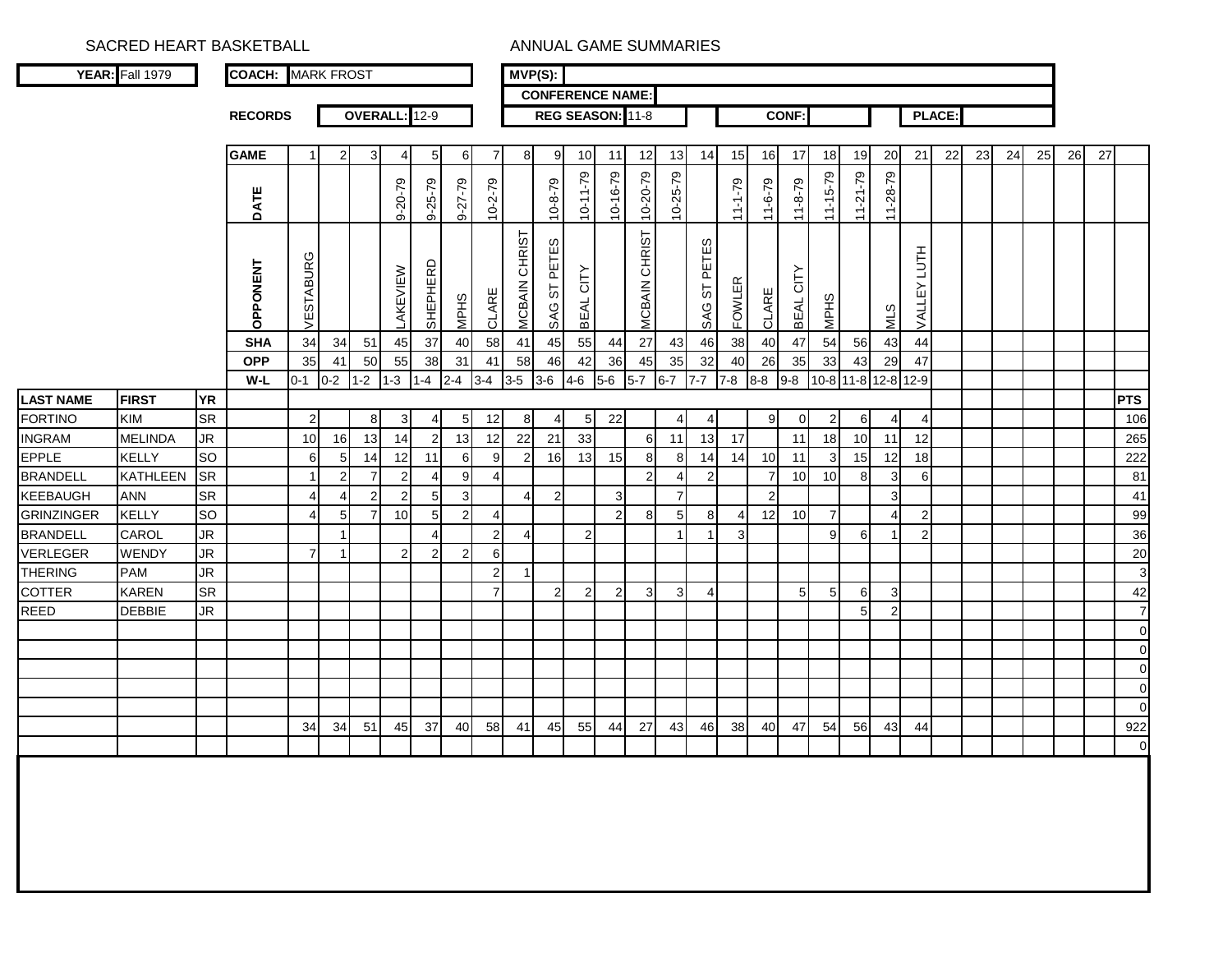SACRED HEART BASKETBALL **ANNUAL GAME SUMMARIES** 

|                  | <b>YEAR:</b> Fall 1980 |           | <b>COACH:</b> Mark Frost |                |                |                  |               |                 |                |                | $\overline{\mathsf{MVP}}(S)$ : |                         |                         |                |                |                |                |                                                                  |                |                     |                |                |                |                |                   |                   |    |    |    |    |             |
|------------------|------------------------|-----------|--------------------------|----------------|----------------|------------------|---------------|-----------------|----------------|----------------|--------------------------------|-------------------------|-------------------------|----------------|----------------|----------------|----------------|------------------------------------------------------------------|----------------|---------------------|----------------|----------------|----------------|----------------|-------------------|-------------------|----|----|----|----|-------------|
|                  |                        |           |                          |                |                |                  |               |                 |                |                |                                | <b>CONFERENCE NAME:</b> |                         |                |                |                |                |                                                                  |                |                     |                |                |                |                |                   |                   |    |    |    |    |             |
|                  |                        |           | <b>RECORDS</b>           |                |                |                  | OVERALL: 20-3 |                 |                |                |                                | REG SEASON: 18-2        |                         |                |                |                |                |                                                                  |                | <b>CONF:</b>        |                |                |                |                | <b>PLACE:</b>     |                   |    |    |    |    |             |
|                  |                        |           |                          |                |                |                  |               |                 |                |                |                                |                         |                         |                |                |                |                |                                                                  |                |                     |                |                |                |                |                   |                   |    |    |    |    |             |
|                  |                        |           | <b>GAME</b>              |                | $\mathbf{2}$   | 3                | 4             | 5               | 6              | 7              | 8                              | 9                       | 10                      | 11             | 12             | 13             | 14             | 15                                                               | 16             | 17                  | 18             | 19             | 20             | 21             | 22                | 23                | 24 | 25 | 26 | 27 |             |
|                  |                        |           | DATE                     | $9 - 8 - 80$   | $9 - 10 - 80$  | $9 - 15 - 80$    | 9-18-80       | $9 - 23 - 80$   | $9 - 25 - 80$  | $9 - 30 - 80$  | $10 - 2 - 80$                  | $10 - 7 - 80$           | $10 - 9 - 80$           | $10 - 14 - 80$ | $10 - 16 - 80$ | $10 - 20 - 80$ | $10 - 23 - 80$ | $10 - 28 - 80$                                                   | $10 - 30 - 80$ | $11 - 6 - 80$       | $11 - 8 - 80$  | $11 - 10 - 80$ | $11 - 14 - 80$ | $11 - 20 - 80$ | $11 - 22 - 80$    | $11 - 26 - 80$    |    |    |    |    |             |
|                  |                        |           | OPPONENT                 | VESTABURG      | SHEPHERD       | <b>BEAVERTON</b> | NO MCBAIN CHR | SHEPHERD        | <b>COLEMAN</b> | ST LOUIS       | BEAL CITY                      | SS PETER&PAUL           | <b>BEAVERTON</b>        | NO MCBAIN CHR  | COLEMAN        | <b>FOWLER</b>  | ST STEPHAN     | SS PETER&PAUL                                                    | SMC            | CITY<br><b>BEAL</b> | 8??            | CLARE          | CHIP HILLS     | AKRON F'GROVE  | <b>MILUTHERAN</b> | LUTHERN<br>VALLEY |    |    |    |    |             |
|                  |                        |           | <b>SHA</b>               | 42             | 49             | 70               | 64            | 39              | 71             | 74             | 64                             | 49                      | 46                      | 65             | 56             | 79             | 57             | 41                                                               | 52             | 50                  | 43             | 39             | 58             | 56             | 40                | 20                |    |    |    |    |             |
|                  |                        |           | <b>OPP</b>               | 19             | 29             | 28               | 55            | 33              | 33             | 39             | 50                             | 52                      | 32                      | 24             | 32             | 41             | 35             | 29                                                               | 34             | 36                  | 39             | 46             | 44             | 20             | 27                | 36                |    |    |    |    |             |
|                  |                        |           | W-L                      | $1-0$ 2-0      |                | $3-0$            | $4 - 0$       | $5-0$           | $6-0$          | $7-0$          | $8-0$                          | $8-1$ 9-1               |                         |                |                |                |                | 10-1 11-1 12-1 13-1 14-1 15-1 16-1 17-1 17-2 18-2 19-2 20-2 20-3 |                |                     |                |                |                |                |                   |                   |    |    |    |    |             |
| <b>LAST NAME</b> | <b>FIRST</b>           | <b>YR</b> |                          |                |                |                  |               |                 |                |                |                                |                         |                         |                |                |                |                |                                                                  |                |                     |                |                |                |                |                   |                   |    |    |    |    | <b>PTS</b>  |
| GRINZINGER       | <b>KELLY</b>           | <b>JR</b> |                          | 8              | 18             | 10               | 21            |                 | 10             | 34             | 11                             | $\overline{4}$          | 4                       | 12             | 14             | 20             | 11             | 10                                                               | $\overline{c}$ | 8                   | 20             | 12             | 8              | 6              | 19                | 4                 |    |    |    |    | 266         |
| <b>REED</b>      | <b>DEBBIE</b>          | <b>JR</b> |                          | 4              |                | 8                |               | $\overline{2}$  | 4              | 4              | 3                              |                         | $\sqrt{2}$              | 3              |                | $\mathbf{1}$   | $\overline{c}$ | $\overline{2}$                                                   | $\overline{4}$ | 5                   | 6              | $\overline{4}$ |                | $\sqrt{2}$     |                   |                   |    |    |    |    | 58          |
| EPPLE<br>EPPLE   | <b>KELLY</b>           | <b>JR</b> |                          | 12             | 12             | 12               | 13            | 13              | 24             | 12             | 16                             | 24                      | 26                      | 14             | 14             | 12             | 11             | 10                                                               | 21             | 11                  | 10             | 14             | 25             | 7              | 12                | 4                 |    |    |    |    | 329         |
|                  | <b>KIM</b>             | SO        |                          | 10             | 9              | 5 <sub>5</sub>   | 8             | $5\overline{)}$ |                |                |                                |                         | $\,6$                   | 8              | 10             | 11             | $\overline{2}$ | $\mathbf{1}$                                                     |                | -1                  | $\overline{c}$ |                | $\overline{2}$ | $\overline{7}$ |                   | 3                 |    |    |    |    | 91          |
| <b>BRANDELL</b>  | CAROL                  | <b>SR</b> |                          | 3              | $\overline{4}$ | 8                | $\mathbf{3}$  |                 |                |                |                                | $\overline{2}$          |                         | $\overline{c}$ | $\overline{2}$ | $\overline{4}$ | $\overline{2}$ | $\overline{2}$                                                   | $\overline{2}$ | 3                   | $\overline{2}$ |                |                | 6              | -1                | $\overline{2}$    |    |    |    |    | 48          |
| <b>INGRAM</b>    | <b>MELINDA</b>         | <b>SR</b> |                          |                |                | 8                | 18            | 11              | 19             | 8              | 28                             | 17                      |                         | 22             | 14             | 22             | 27             | 14                                                               | 16             | 20                  | 3              | 8              | 15             | 8              | 4                 | 6                 |    |    |    |    | 288         |
| <b>POHL</b>      | LIBBY                  | <b>JR</b> |                          | 5 <sub>l</sub> | 4              | 10               |               | $\overline{4}$  |                | $\overline{7}$ | 6                              |                         | 4                       | 3              | $\overline{2}$ | 8              | $\overline{2}$ |                                                                  | 7              | $\overline{2}$      |                |                | 8              | 6              | ∠                 |                   |    |    |    |    | 85          |
| <b>HIRE</b>      | <b>DIANE</b>           | <b>JR</b> |                          |                | $\overline{2}$ | 9                |               | 4               | 11             | 8              |                                | $\overline{2}$          | $\overline{\mathbf{c}}$ | 1              |                | -1             |                | $\overline{2}$                                                   |                |                     |                |                |                | 6              |                   |                   |    |    |    |    | 48          |
| <b>THEISEN</b>   | <b>VICKIE</b>          | <b>JR</b> |                          |                |                |                  |               |                 | $\overline{2}$ | 1              |                                |                         | $\overline{c}$          |                |                |                |                |                                                                  |                |                     |                |                |                |                |                   |                   |    |    |    |    | $\sqrt{5}$  |
| <b>BOOKEY</b>    | <b>KATHY</b>           | <b>SO</b> |                          |                |                |                  |               |                 |                |                |                                |                         |                         |                |                |                |                |                                                                  |                |                     |                |                |                | 6              |                   |                   |    |    |    |    | 6           |
|                  |                        |           |                          |                |                |                  |               |                 |                |                |                                |                         |                         |                |                |                |                |                                                                  |                |                     |                |                |                |                |                   |                   |    |    |    |    | $\pmb{0}$   |
|                  |                        |           |                          |                |                |                  |               |                 |                |                |                                |                         |                         |                |                |                |                |                                                                  |                |                     |                |                |                |                |                   |                   |    |    |    |    | $\pmb{0}$   |
|                  |                        |           |                          |                |                |                  |               |                 |                |                |                                |                         |                         |                |                |                |                |                                                                  |                |                     |                |                |                |                |                   |                   |    |    |    |    | $\pmb{0}$   |
|                  |                        |           |                          |                |                |                  |               |                 |                |                |                                |                         |                         |                |                |                |                |                                                                  |                |                     |                |                |                |                |                   |                   |    |    |    |    | $\pmb{0}$   |
|                  |                        |           |                          |                |                |                  |               |                 |                |                |                                |                         |                         |                |                |                |                |                                                                  |                |                     |                |                |                |                |                   |                   |    |    |    |    | $\pmb{0}$   |
|                  |                        |           |                          |                |                |                  |               |                 |                |                |                                |                         |                         |                |                |                |                |                                                                  |                |                     |                |                |                |                |                   |                   |    |    |    |    | $\mathbf 0$ |
|                  |                        |           |                          | 42             | 49             | 70               | 64            | 39              | 71             | 74             | 64                             | 49                      | 46                      | 65             | 56             | 79             | 57             | 41                                                               | 52             | 50                  | 43             | 39             | 58             | 56             | 40                | 20                |    |    |    |    | 1224        |
|                  |                        |           |                          |                |                |                  |               |                 |                |                |                                |                         |                         |                |                |                |                |                                                                  |                |                     |                |                |                |                |                   |                   |    |    |    |    | $\mathbf 0$ |
|                  |                        |           |                          |                |                |                  |               |                 |                |                |                                |                         |                         |                |                |                |                |                                                                  |                |                     |                |                |                |                |                   |                   |    |    |    |    |             |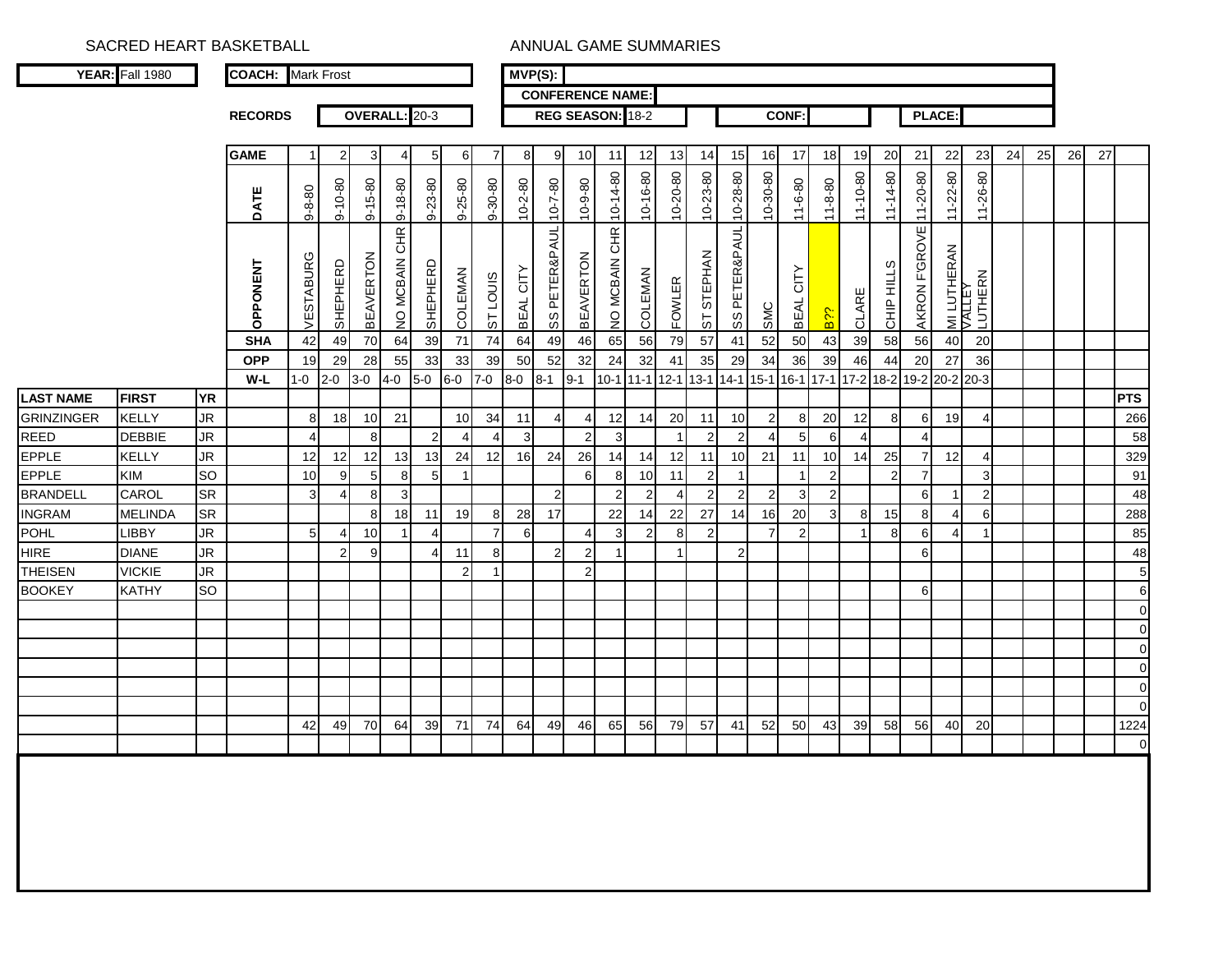SACRED HEART BASKETBALL **ANNUAL GAME SUMMARIES** 

|                                  | YEAR: Fall 1981 |           | <b>COACH:</b> MARK FROST |                |                |                  |                  |                |                  |                | $MVP(S)$ :      |                         |                     |                |                  |                 |                  |                  |                 |                |                |                |                |                  |                |                               |                |                    |    |    |                |
|----------------------------------|-----------------|-----------|--------------------------|----------------|----------------|------------------|------------------|----------------|------------------|----------------|-----------------|-------------------------|---------------------|----------------|------------------|-----------------|------------------|------------------|-----------------|----------------|----------------|----------------|----------------|------------------|----------------|-------------------------------|----------------|--------------------|----|----|----------------|
|                                  |                 |           |                          |                |                |                  |                  |                |                  |                |                 | <b>CONFERENCE NAME:</b> |                     |                |                  |                 |                  |                  |                 |                |                |                |                |                  |                |                               |                |                    |    |    |                |
|                                  |                 |           | <b>RECORDS</b>           |                |                | OVERALL: 20-5    |                  |                |                  |                |                 |                         |                     |                | REG SEASON: 16-4 |                 |                  |                  |                 | <b>CONF:</b>   |                |                |                |                  | <b>PLACE:</b>  |                               |                |                    |    |    |                |
|                                  |                 |           |                          |                |                |                  |                  |                |                  |                |                 |                         |                     |                |                  |                 |                  |                  |                 |                |                |                |                |                  |                |                               |                |                    |    |    |                |
|                                  |                 |           | <b>GAME</b>              | -1             | $\overline{a}$ | 3 <sup>1</sup>   | 41               | 5              | 6                |                | 8               | 9                       | 10                  | 11             | 12               | 13              | 14               | 15               | 16              | 17             | 18             | 19             | 20             | 21               | 22             | 23                            | 24             | 25                 | 26 | 27 |                |
|                                  |                 |           |                          |                |                |                  |                  |                |                  |                |                 |                         |                     |                |                  |                 |                  |                  |                 |                |                |                |                |                  |                |                               |                |                    |    |    |                |
|                                  |                 |           | DATE                     | $9 - 8 - 81$   | $9 - 10 - 81$  | $9 - 14 - 81$    | $9 - 17 - 81$    | $9 - 22 - 81$  | 9-24-81          | $9 - 30 - 81$  | $10 - 1 - 81$   | $10 - 5 - 81$           | $10 - 7 - 81$       | $10 - 14 - 81$ | $10 - 15 - 81$   | $10 - 22 - 81$  | $10-24-81$       | 10-27-81         | 10-29-81        | $11 - 5 - 81$  | $11 - 7 - 81$  | $11 - 10 - 81$ | $11 - 12 - 81$ | 11-19-81         | 11-23-81       | $11 - 25 - 81$                | $12 - 1 - 81$  | $12 - 3 - 81$      |    |    |                |
|                                  |                 |           | OPPONENT                 | COLEMAN        | SHEPHERD       | <b>BEAVERTON</b> | NMC              | SHEPHERD       | MARION           | VESTABERG      | <b>BEALCITY</b> | <b>SSPP</b>             | BEAVERTON<br>VALLEY | LUTHERN        | NMC              | ST STEPHAN      | <b>BALDWIN</b>   | <b>SSPP</b>      | <b>BEALCITY</b> | BALDWIN        | LELAND         | CLARE          | CHIP HILLS     | <b>ASHELY</b>    | VESTABURG      | <b>FOWLER</b>                 | PECK           | <b>DECKERVILLE</b> |    |    |                |
|                                  |                 |           | <b>SHA</b>               |                |                |                  |                  |                |                  |                |                 |                         |                     |                |                  |                 |                  |                  |                 |                |                |                |                | 53               | 47             | 59                            | 52             | 39                 |    |    |                |
|                                  |                 |           | <b>OPP</b>               |                |                |                  |                  |                |                  |                |                 |                         |                     |                |                  |                 |                  |                  |                 |                |                |                |                | 49               | 30             | 53                            | 27             | 45                 |    |    |                |
|                                  |                 |           | W-L                      | $1 - 0$        | $2 - 0$        | $3-0$            | $4-0$            | $5-0$          | $6-0$            | $7-0$          | $8-0$           | $8-1$                   | $9 - 1$             | $9-2$          | $10 - 2$         |                 |                  |                  |                 |                |                |                |                |                  |                | 16-4 17-4 18-4 19-4 20-4 20-5 |                |                    |    |    |                |
| <b>LAST NAME</b>                 | <b>FIRST</b>    | <b>YR</b> |                          |                |                |                  |                  |                |                  |                |                 |                         |                     |                |                  |                 |                  |                  |                 |                |                |                |                |                  |                |                               |                |                    |    |    | <b>PTS</b>     |
| <b>EPPLE</b>                     | <b>KELLY</b>    | <b>SR</b> |                          | 8 <sup>1</sup> | 13             | 11               | 1                | 12             | 21               | 7 <sup>1</sup> | 10              | 2                       | 19                  | 6              | 16               | 12              | 14               | 19               | 3               | 25             | 20             | 15             | 14             | 14               | 12             | 11                            | 12             | 6                  |    |    | 303            |
| <b>EPPLE</b>                     | <b>KIM</b>      | <b>JR</b> |                          | 10             |                | 12               | $\overline{7}$   | 12             | 21               | $\overline{4}$ | 6               | 4                       | 8                   |                | $\overline{4}$   | $5\overline{)}$ | $\bf 8$          | $2 \overline{)}$ | $\mathbf{1}$    | 8              | $\mathbf{3}$   | $\mathsf 3$    | 6              | 4                |                | 6                             | 15             | 10                 |    |    | 159            |
| <b>SMITH</b>                     | <b>RHONDA</b>   | SR        |                          | $\overline{1}$ | $\overline{4}$ | $\overline{7}$   | $2\vert$         | $\overline{4}$ | 8                | $\overline{7}$ | 3 <sup>l</sup>  | $\overline{4}$          | 12                  | 5 <sub>5</sub> |                  | 10              | $\boldsymbol{9}$ | 12               | $\,$ 6 $\,$     | $\overline{4}$ | $\overline{7}$ | 17             | $\overline{5}$ | 14               | 8              | 17                            | 8              | $\overline{7}$     |    |    | 181            |
| <b>GRINZINGER</b>                | <b>KELLY</b>    | SR        |                          | 11             | 18             | 26               | 6                | 6              | 16               | 25             | 23              | 6                       | 15                  | 19             | 9                |                 | 13               | $\overline{2}$   | 10              | 14             | 10             | 14             | 14             | 15               | $\mathbf{2}$   | 18                            | 12             | 12                 |    |    | 316            |
| <b>REED</b>                      | <b>DEBBIE</b>   | <b>SR</b> |                          | 4              | 10             | $2\vert$         | 2                | $\overline{4}$ | 10               |                |                 | $2 \vert$               | $\overline{4}$      | 6              | 4                | 3               |                  | $\overline{4}$   | $\overline{4}$  | 2              | 6              | 13             |                | 4                | $\,8\,$        | 4                             |                |                    |    |    | 96             |
| <b>HIRE</b>                      | <b>DIANE</b>    | SR        |                          | 5              | 6              | $\overline{4}$   | $6 \overline{6}$ | 6              | $6 \overline{6}$ | $2 \vert$      | $\mathbf{2}$    | $\overline{7}$          | $\overline{4}$      | $\overline{2}$ | 4                | $\overline{9}$  | 8                | 5 <sub>l</sub>   | $\overline{2}$  | $\overline{2}$ |                | $\overline{c}$ | 8              | $\boldsymbol{2}$ | $\overline{4}$ |                               | 3              | 4                  |    |    | 103            |
| <b>BOOKEY</b>                    | <b>KATHY</b>    | <b>JR</b> |                          |                | $\overline{2}$ |                  |                  | $\overline{2}$ |                  | $\overline{4}$ | 2               |                         | 4                   | $\overline{2}$ | $\overline{2}$   |                 |                  |                  |                 |                | $\mathbf{2}$   | 5              | 4              |                  | 6              | 3 <sup>1</sup>                | $\overline{1}$ |                    |    |    | 39             |
| POHL                             | SANDY           | SO        |                          |                |                |                  |                  |                |                  |                |                 |                         |                     |                |                  |                 |                  |                  |                 |                |                |                |                |                  |                |                               |                |                    |    |    | $\pmb{0}$      |
| CARTER                           | <b>SUE</b>      | JR        |                          |                |                |                  |                  |                |                  |                |                 |                         |                     |                |                  |                 |                  |                  | $\overline{2}$  |                |                |                |                |                  |                |                               |                |                    |    |    | $\overline{c}$ |
| <b>POHL</b>                      | <b>LIBBY</b>    | <b>SR</b> |                          | $\overline{2}$ | 3 <sub>l</sub> | -1               |                  | $\overline{4}$ |                  | 13             | 3 <sub>l</sub>  | $\overline{2}$          | 4                   | $\overline{2}$ | 4                | 8               |                  | 11               | $\overline{2}$  |                |                | 3              | 6              |                  | 6              |                               | 3              |                    |    |    | $77\,$         |
| <b>WENTWORTH</b>                 | <b>JUDY</b>     | SO        |                          |                |                |                  |                  |                |                  |                |                 |                         |                     |                |                  |                 |                  |                  |                 |                |                |                |                |                  |                |                               | $\overline{2}$ |                    |    |    | $\mathbf{3}$   |
|                                  |                 |           |                          |                |                |                  |                  |                |                  |                |                 |                         |                     |                |                  |                 |                  |                  |                 |                |                |                |                |                  |                |                               |                |                    |    |    | $\pmb{0}$      |
|                                  |                 |           |                          |                |                |                  |                  |                |                  |                |                 |                         |                     |                |                  |                 |                  |                  |                 |                |                |                |                |                  |                |                               |                |                    |    |    | $\mathbf 0$    |
|                                  |                 |           |                          |                |                |                  |                  |                |                  |                |                 |                         |                     |                |                  |                 |                  |                  |                 |                |                |                |                |                  |                |                               |                |                    |    |    | $\mathbf 0$    |
|                                  |                 |           |                          |                |                |                  |                  |                |                  |                |                 |                         |                     |                |                  |                 |                  |                  |                 |                |                |                |                |                  |                |                               |                |                    |    |    | $\pmb{0}$      |
|                                  |                 |           |                          |                |                |                  |                  |                |                  |                |                 |                         |                     |                |                  |                 |                  |                  |                 |                |                |                |                |                  |                |                               |                |                    |    |    | $\mathbf 0$    |
|                                  |                 |           |                          | 41             | 56             | 63               | 24               | 50             | 82               | 62             | 49              | 27                      | 70                  | 42             | 43               | 47              | 52               | 55               | 30              | 55             | 48             | 72             | 57             | 53               | 47             | 59                            | 56             | 39                 |    |    | 1279           |
|                                  |                 |           |                          |                |                |                  |                  |                |                  |                |                 |                         |                     |                |                  |                 |                  |                  |                 |                |                |                |                |                  |                |                               |                |                    |    |    | $\pmb{0}$      |
| District and Regional Champions. |                 |           |                          |                |                |                  |                  |                |                  |                |                 |                         |                     |                |                  |                 |                  |                  |                 |                |                |                |                |                  |                |                               |                |                    |    |    |                |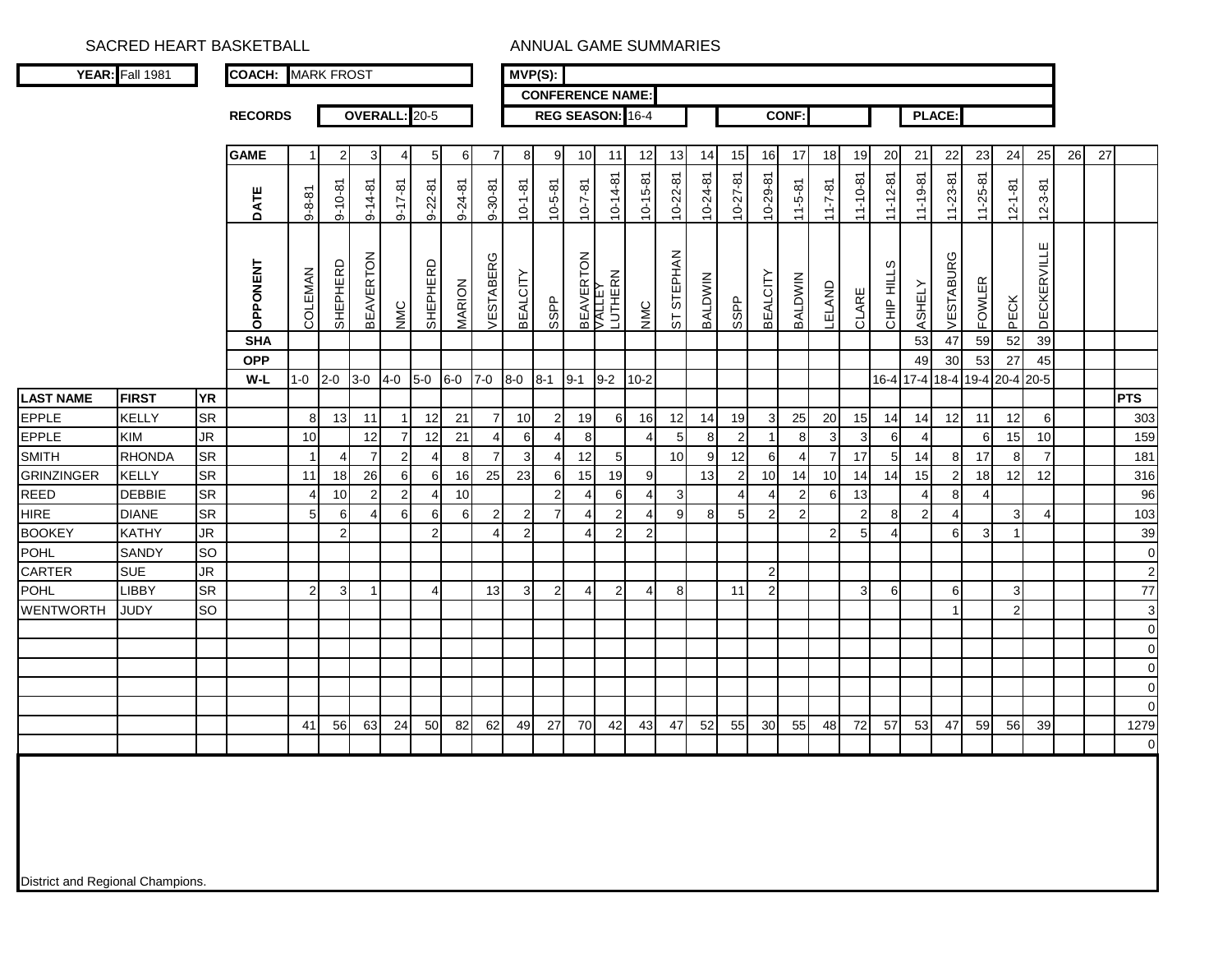SACRED HEART BASKETBALL ANNUAL GAME SUMMARIES

|                          | <b>YEAR:</b> Fall 1982 |           | <b>COACH: MARK VAN HALA</b> |              |                |                |                  |                 |                |                | $MVP(S)$ :   |                |                |                         |                             |                  |                  |                                    |                |                         |                |                 |                |                |               |    |    |    |    |    |                |
|--------------------------|------------------------|-----------|-----------------------------|--------------|----------------|----------------|------------------|-----------------|----------------|----------------|--------------|----------------|----------------|-------------------------|-----------------------------|------------------|------------------|------------------------------------|----------------|-------------------------|----------------|-----------------|----------------|----------------|---------------|----|----|----|----|----|----------------|
|                          |                        |           |                             |              |                |                |                  |                 |                |                |              |                |                | <b>CONFERENCE NAME:</b> |                             |                  |                  |                                    |                |                         |                |                 |                |                |               |    |    |    |    |    |                |
|                          |                        |           | <b>RECORDS</b>              |              |                |                | OVERALL: 3-18    |                 |                |                |              |                |                | REG SEASON: 3-17        |                             |                  |                  |                                    |                | <b>CONF:</b>            |                |                 |                |                | <b>PLACE:</b> |    |    |    |    |    |                |
|                          |                        |           |                             |              |                |                |                  |                 |                |                |              |                |                |                         |                             |                  |                  |                                    |                |                         |                |                 |                |                |               |    |    |    |    |    |                |
|                          |                        |           | <b>GAME</b>                 |              | $2 \,$         | 3              | 41               | $5\overline{)}$ | 6              | 7              | 8            | 9              | 10             | 11                      | 12                          | 13               | 14               | 15                                 | 16             | 17                      | 18             | 19              | 20             | 21             | 22            | 23 | 24 | 25 | 26 | 27 |                |
|                          |                        |           |                             |              |                |                |                  |                 |                |                |              |                |                |                         |                             | 10-20-82         | 10-22-82         | 10-26-82                           |                |                         |                | 10-29-82        |                |                |               |    |    |    |    |    |                |
|                          |                        |           | DATE                        | $9 - 7 - 82$ | 9-9-82         | $9 - 13 - 82$  | $9 - 15 - 82$    | $9 - 20 - 82$   | $9 - 22 - 82$  | 9-28-82        | 9-30-82      | 10-5-82        | $10 - 7 - 82$  | $10 - 12 - 82$          | 10-14-82                    |                  |                  |                                    | 11-2-82        | $11 - 6 - 82$           | $11 - 9 - 82$  |                 | $11 - 12 - 82$ | 11-18-82       |               |    |    |    |    |    |                |
|                          |                        |           |                             |              |                |                |                  |                 |                |                |              |                |                |                         |                             |                  |                  |                                    |                |                         |                |                 |                |                |               |    |    |    |    |    |                |
|                          |                        |           |                             |              |                |                |                  |                 |                |                |              |                |                |                         |                             |                  |                  |                                    |                |                         |                |                 |                |                |               |    |    |    |    |    |                |
|                          |                        |           |                             |              |                |                |                  |                 |                |                |              |                | VESTABURG      |                         |                             | VESTABURG        | ST STEPHAN       |                                    |                |                         |                |                 | ST STEPHAN     |                |               |    |    |    |    |    |                |
|                          |                        |           |                             |              |                |                |                  |                 |                |                |              |                |                |                         |                             |                  |                  |                                    |                |                         |                |                 |                |                |               |    |    |    |    |    |                |
|                          |                        |           | <b>DPPONENT</b>             | CHIP HILLS   | ST LOUIS       | CLARE          | <b>COLEMAN</b>   | FARWELL         | ST MARY        | SHEPHERD       | BEAL CITY    | <b>SSPP</b>    |                |                         | MCBAIN<br>VALLEY<br>LUTHERN |                  |                  | <b>SSPP</b>                        | <b>MCBAIN</b>  | LELAND                  | SHEPHERD       | <b>BEALCITY</b> |                | STIN           |               |    |    |    |    |    |                |
|                          |                        |           | <b>SHA</b>                  | 17           | 37             | 23             | 38               | 39              | 67             | 35             | 19           | 34             | 45             | 17                      | 17                          | 45               | 37               | 28                                 | 18             | 30                      | 36             | 44              | 33             | 38             |               |    |    |    |    |    |                |
|                          |                        |           | <b>OPP</b>                  | 42           | 52             | 56             | 57               | 31              | 41             | 47             | 62           | 66             | 44             | 58                      | 68                          | 56               | 68               | 81                                 | 54             | 81                      | 42             | 45              | 69             | 42             |               |    |    |    |    |    |                |
|                          |                        |           | W-L                         | $0 - 1$      | $0 - 2$        | $0-3$          | $0-4$            | $1 - 4$         | $2 - 4$        | $2 - 5$        | $2 - 6$      | $2 - 7$        | $3 - 7$        | $3-8$                   | $3-9$                       |                  |                  | 3-10 3-11-3-12 3-13 3-14 3-15 3-16 |                |                         |                |                 | $3 - 17$       | $3 - 18$       |               |    |    |    |    |    |                |
| <b>LAST NAME</b>         | <b>FIRST</b>           | <b>YR</b> |                             |              |                |                |                  |                 |                |                |              |                |                |                         |                             |                  |                  |                                    |                |                         |                |                 |                |                |               |    |    |    |    |    | <b>PTS</b>     |
| <b>BOOKEY</b>            | <b>KATHY</b>           | <b>SR</b> |                             | 2            | $\overline{4}$ | 6              | 6                | 12              | 17             | $\overline{4}$ |              | 6              | 13             | 6                       | 4                           | $\overline{2}$   |                  | 4                                  | $\overline{2}$ | 3                       | 6              | 11              | 10             | $\overline{2}$ |               |    |    |    |    |    | 120            |
| <b>EPPLE</b>             | <b>KIM</b>             | <b>SR</b> |                             | 6            | 8              |                |                  | 9               | 10             | 12             |              | 12             | 13             |                         |                             | 21               | 19               | 9                                  | $\overline{4}$ | 15                      | 18             | 11              | $\overline{1}$ | 16             |               |    |    |    |    |    | 184            |
| <b>MYSHOCK</b>           | <b>MAUREEN</b>         | <b>FR</b> |                             | 6            | $\overline{7}$ | 8 <sup>1</sup> | 18               | 9               | $\overline{2}$ | $\overline{2}$ | 6            |                |                | $\overline{2}$          | 2                           | 5                | $\overline{c}$   |                                    | $\overline{2}$ | $\sqrt{2}$              |                |                 | $\overline{2}$ |                |               |    |    |    |    |    | 75             |
| WENTWORTH                | <b>JUDY</b>            | <b>JR</b> |                             |              | $\overline{4}$ | $\overline{2}$ | 10               | $\overline{4}$  | 13             | 5 <sub>5</sub> |              | $\overline{2}$ | $\overline{7}$ | $\boldsymbol{2}$        | 4                           | $\boldsymbol{2}$ | $\overline{7}$   | $\overline{c}$                     | $\overline{1}$ | $\overline{2}$          | 4              | 15              | $\overline{4}$ | $\overline{4}$ |               |    |    |    |    |    | 94             |
| <b>FITZPATRICK</b>       | <b>KELLY</b>           | <b>SO</b> |                             | 3            | $\overline{7}$ |                | $2 \overline{ }$ | 5 <sub>5</sub>  | 15             | 6              | 3            | 4              | 6              | 5 <sub>5</sub>          | 4                           | 3                | $\boldsymbol{2}$ | $\mathbf 5$                        |                | $\overline{4}$          | $\overline{2}$ | 6               | 7              | 4              |               |    |    |    |    |    | 93             |
| <b>POHL</b>              | <b>SANDY</b>           | <b>JR</b> |                             |              | 2 <sub>1</sub> |                |                  |                 | $\overline{2}$ | $\overline{4}$ | $\mathbf{3}$ | 6              | 4              |                         | 3                           | $\overline{7}$   | $\mathbf 5$      | $\overline{5}$                     | $\mathsf 3$    | $\overline{\mathbf{c}}$ |                | 6               | $\overline{2}$ | $\overline{4}$ |               |    |    |    |    |    | 58             |
| THELEN                   | <b>GINA</b>            | <b>JR</b> |                             |              |                |                |                  |                 | $\overline{2}$ |                |              | 4              | $\overline{c}$ |                         |                             | 3                | $\overline{c}$   |                                    |                |                         |                |                 | $\overline{2}$ |                |               |    |    |    |    |    | 16             |
| <b>REED</b>              | <b>BECKY</b>           | <b>JR</b> |                             |              | $\mathbf{1}$   | $\overline{2}$ | $\overline{2}$   |                 |                |                |              |                |                |                         |                             | $\overline{2}$   |                  | $\overline{2}$                     |                |                         |                |                 |                |                |               |    |    |    |    |    | 9              |
| <b>WELSH</b>             | <b>LINDA</b>           | <b>JR</b> |                             |              | $\overline{4}$ | $\overline{4}$ |                  |                 | 6              | $\overline{2}$ | 6            |                |                |                         |                             |                  |                  |                                    |                |                         |                |                 |                |                |               |    |    |    |    |    | 22             |
| <b>NEWMAN</b>            | <b>ANGIE</b>           | <b>SO</b> |                             |              |                |                |                  |                 |                |                |              |                |                |                         |                             |                  |                  |                                    | 4              | $\overline{c}$          | 6              |                 | 5              | 8              |               |    |    |    |    |    | 25             |
| <b>MORGENSTERNMAGGIE</b> |                        | <b>SO</b> |                             |              |                |                |                  |                 |                |                |              |                |                |                         |                             |                  |                  |                                    | $\overline{2}$ |                         |                |                 |                |                |               |    |    |    |    |    | $\mathbf{2}$   |
|                          |                        |           |                             |              |                |                |                  |                 |                |                |              |                |                |                         |                             |                  |                  |                                    |                |                         |                |                 |                |                |               |    |    |    |    |    | $\overline{0}$ |
|                          |                        |           |                             |              |                |                |                  |                 |                |                |              |                |                |                         |                             |                  |                  |                                    |                |                         |                |                 |                |                |               |    |    |    |    |    | $\overline{0}$ |
|                          |                        |           |                             |              |                |                |                  |                 |                |                |              |                |                |                         |                             |                  |                  |                                    |                |                         |                |                 |                |                |               |    |    |    |    |    | $\overline{0}$ |
|                          |                        |           |                             |              |                |                |                  |                 |                |                |              |                |                |                         |                             |                  |                  |                                    |                |                         |                |                 |                |                |               |    |    |    |    |    | $\overline{0}$ |
|                          |                        |           |                             |              |                |                |                  |                 |                |                |              |                |                |                         |                             |                  |                  |                                    |                |                         |                |                 |                |                |               |    |    |    |    |    | $\overline{0}$ |
|                          |                        |           |                             | 17           | 37             | 22             | 38               | 39              | 67             | 35             | 19           | 34             | 45             | 15                      | -17                         | 45               | 37               | 27                                 | 18             | 30                      | 36             | 49              | 33             | 38             |               |    |    |    |    |    | 698            |
|                          |                        |           |                             |              |                |                |                  |                 |                |                |              |                |                |                         |                             |                  |                  |                                    |                |                         |                |                 |                |                |               |    |    |    |    |    | $\overline{0}$ |
|                          |                        |           |                             |              |                |                |                  |                 |                |                |              |                |                |                         |                             |                  |                  |                                    |                |                         |                |                 |                |                |               |    |    |    |    |    |                |
|                          |                        |           |                             |              |                |                |                  |                 |                |                |              |                |                |                         |                             |                  |                  |                                    |                |                         |                |                 |                |                |               |    |    |    |    |    |                |
|                          |                        |           |                             |              |                |                |                  |                 |                |                |              |                |                |                         |                             |                  |                  |                                    |                |                         |                |                 |                |                |               |    |    |    |    |    |                |
|                          |                        |           |                             |              |                |                |                  |                 |                |                |              |                |                |                         |                             |                  |                  |                                    |                |                         |                |                 |                |                |               |    |    |    |    |    |                |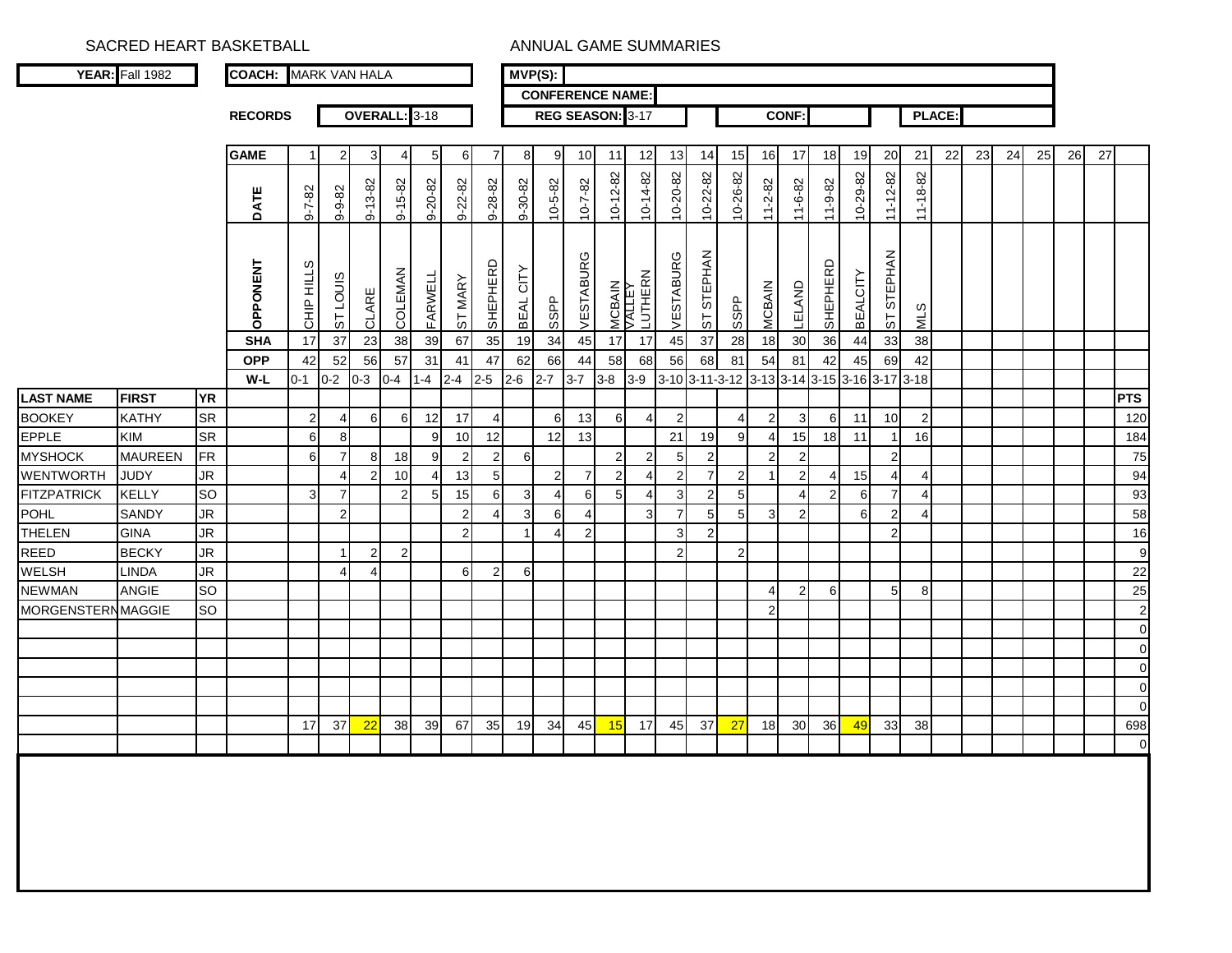SACRED HEART BASKETBALL **ANNUAL GAME SUMMARIES** 

|                                      | <b>YEAR:</b> Fall 1983 |                 | <b>COACH: MARK VAN HALA</b> |                  |                     |                     |                     |                                  |                       |                       |                 | $MVP(S)$ :     |                |                             |                     |                |                |                       |                               |                             |                |                |                      |    |        |    |    |    |    |    |                |
|--------------------------------------|------------------------|-----------------|-----------------------------|------------------|---------------------|---------------------|---------------------|----------------------------------|-----------------------|-----------------------|-----------------|----------------|----------------|-----------------------------|---------------------|----------------|----------------|-----------------------|-------------------------------|-----------------------------|----------------|----------------|----------------------|----|--------|----|----|----|----|----|----------------|
|                                      |                        |                 |                             |                  |                     |                     |                     |                                  |                       |                       |                 |                |                | <b>CONFERENCE NAME:</b>     |                     |                |                |                       |                               |                             |                |                |                      |    |        |    |    |    |    |    |                |
|                                      |                        |                 | <b>RECORDS</b>              |                  |                     |                     | OVERALL: 4-16       |                                  |                       |                       |                 |                |                | REG SEASON: 4-15            |                     |                |                |                       |                               | <b>CONF:</b>                |                |                |                      |    | PLACE: |    |    |    |    |    |                |
|                                      |                        |                 |                             |                  |                     |                     |                     |                                  |                       |                       |                 |                |                |                             |                     |                |                |                       |                               |                             |                |                |                      |    |        |    |    |    |    |    |                |
|                                      |                        |                 | <b>GAME</b>                 | -1               | 2                   | 3                   | 4                   | 5                                | 6                     | 7                     | 8               | 9              | 10             | 11                          | 12                  | 13             | 14             | 15                    | 16                            | 17                          | 18             | 19             | 20                   | 21 | 22     | 23 | 24 | 25 | 26 | 27 |                |
|                                      |                        |                 |                             |                  |                     |                     |                     |                                  |                       |                       |                 |                |                |                             |                     | $10 - 20 - 83$ | 10-25-83       |                       |                               |                             |                |                |                      |    |        |    |    |    |    |    |                |
|                                      |                        |                 | DATE                        | $9 - 6 - 83$     | $9 - 8 - 83$        | $9 - 13 - 83$       | 9-15-83             | $9 - 22 - 83$                    | $9 - 27 - 83$         | $9 - 29 - 83$         | $10-4-83$       | $10 - 6 - 83$  | $10 - 11 - 83$ | $10 - 13 - 83$              | $10 - 18 - 83$      |                |                | $10 - 27 - 83$        | $11 - 1 - 83$                 | $11 - 8 - 83$               | $11 - 11 - 83$ | $11 - 15 - 83$ | $11 - 18 - 83$       |    |        |    |    |    |    |    |                |
|                                      |                        |                 |                             |                  |                     |                     |                     |                                  |                       |                       |                 |                |                |                             |                     |                |                |                       |                               |                             |                |                |                      |    |        |    |    |    |    |    |                |
|                                      |                        |                 |                             |                  |                     |                     |                     |                                  |                       |                       |                 |                |                |                             |                     |                |                |                       |                               |                             |                |                |                      |    |        |    |    |    |    |    |                |
|                                      |                        |                 |                             |                  |                     |                     |                     |                                  |                       |                       |                 |                |                |                             |                     |                |                |                       |                               |                             |                |                |                      |    |        |    |    |    |    |    |                |
|                                      |                        |                 | OPPONENT                    | ST LOUIS         |                     |                     |                     |                                  |                       |                       |                 |                |                |                             |                     | ST STEPHAN     |                |                       |                               |                             |                |                |                      |    |        |    |    |    |    |    |                |
|                                      |                        |                 |                             |                  | CHIP HILLS          | <b>COLEMAN</b>      | VESTABURG           | CLARE                            | SHEPHERD              | BEAL CITY             | <b>SSPP</b>     | VESTABURG      |                | MCGAIN<br>VALLEY<br>LUTHERN | ST MARY             |                | <b>SSPP</b>    | BEAL CITY             | <b>MCBAIN</b>                 | ST MARY                     | FARWELL        | SHEPHERD       | ASHLEY               |    |        |    |    |    |    |    |                |
|                                      |                        |                 | <b>SHA</b>                  | $21$             | $\frac{1}{8}$       | 36                  | 29                  | 29                               | 26                    | 26                    | $\overline{25}$ | 52             | 35             | 41                          | 38                  | 39             | 28             | 45                    | 32                            | 43                          | 38             | 30             | 47                   |    |        |    |    |    |    |    |                |
|                                      |                        |                 | <b>OPP</b>                  | 57               | 74                  | 45                  | 63                  | 46                               | 55                    | 39                    | 98              | 51             | 78             | 84                          | 32                  | 60             | 81             | 70                    | 77                            | 27                          | 36             | 33             | 54                   |    |        |    |    |    |    |    |                |
|                                      |                        |                 | W-L                         | $0 - 1$          | $0-2$               | $0 - 3$             | $0-4$               | $0 - 5$                          | $0 - 6$               | $0 - 7$               | $0 - 8$         | $1 - 8$        | $1 - 9$        |                             |                     | 1-10 2-10 2-11 | $2 - 12$       |                       | 2-13 2-14 3-14 4-14 4-15 4-16 |                             |                |                |                      |    |        |    |    |    |    |    |                |
| <b>LAST NAME</b>                     | <b>FIRST</b>           | <b>YR</b>       |                             |                  |                     |                     |                     |                                  |                       |                       |                 |                |                |                             |                     |                |                |                       |                               |                             |                |                |                      |    |        |    |    |    |    |    | <b>PTS</b>     |
| <b>ASCHENBACH</b>                    | <b>KRIS</b>            | <b>JR</b>       |                             |                  |                     |                     | $\overline{c}$      |                                  |                       | $\mathbf{1}$          |                 | $\overline{2}$ |                | $\overline{c}$              |                     |                |                |                       |                               |                             |                |                | $\overline{2}$       |    |        |    |    |    |    |    | 9              |
| <b>FITZPATRICK</b>                   | <b>KELLY</b>           | JR<br><b>JR</b> |                             | 8                | 4                   | 9                   | 6                   | $\overline{7}$<br>$\overline{7}$ | 6                     | 3                     | 10              | 17             | 6              | $\overline{4}$              | 10                  | $\overline{4}$ | $\overline{4}$ | 6                     | $\overline{\mathcal{L}}$      | 11                          | $\overline{2}$ |                | 8                    |    |        |    |    |    |    |    | 129            |
| MORGENSTERN MAGGIE<br><b>MYSHOCK</b> | <b>MAUREEN</b>         | SO              |                             | 10<br>$\sqrt{2}$ | $\overline{7}$<br>6 | $\overline{c}$<br>6 | 8<br>$\overline{c}$ |                                  | 14                    | 11                    | 6               | 16             | 15             | 12<br>$\overline{4}$        | 3<br>$\overline{4}$ | 6<br>6         | 11<br>3        | $\overline{7}$        | 11<br>6                       | 10<br>$\boldsymbol{\Delta}$ | 14<br>81       |                | 11<br>$\overline{2}$ |    |        |    |    |    |    |    | 174<br>60      |
| <b>POHL</b>                          | SANDY                  | <b>SR</b>       |                             | 5 <sub>5</sub>   | $\mathbf 1$         | 4                   | 3                   | 4                                | $\overline{2}$        | $\overline{4}$        | 3               | 10             | $\overline{4}$ | 13                          | 5                   | 8              | 6              | 17                    | $\overline{\mathcal{L}}$      | 8                           | $\overline{7}$ |                | 9                    |    |        |    |    |    |    |    | 117            |
| <b>REED</b>                          | <b>BECKY</b>           | <b>SR</b>       |                             |                  |                     |                     |                     | $\overline{2}$                   |                       | -1                    |                 |                | $\overline{2}$ | $\overline{2}$              |                     | $\overline{2}$ |                | $\boldsymbol{\Delta}$ | $\overline{1}$                |                             |                |                |                      |    |        |    |    |    |    |    | 14             |
| <b>THELEN</b>                        | <b>GINA</b>            | <b>SR</b>       |                             | $\mathbf{2}$     |                     |                     |                     | $\overline{7}$                   |                       | $\overline{2}$        | $\overline{2}$  | $\overline{2}$ | $\overline{2}$ | $\overline{2}$              |                     | 8              |                | $\overline{4}$        | 2                             | 2                           | $\overline{2}$ |                | $\overline{4}$       |    |        |    |    |    |    |    | 41             |
| <b>WENTWORTH</b>                     | <b>JUDY</b>            | SR              |                             | $\mathbf{2}$     |                     | 17                  | 8                   | $\overline{2}$                   | $\boldsymbol{\Delta}$ | $\boldsymbol{\Delta}$ |                 | 5              | 6              | $\overline{2}$              | 16                  | 5              | 4              | 8                     | 4                             | 8                           | 5              |                | 5 <sup>1</sup>       |    |        |    |    |    |    |    | 109            |
| <b>DELIA</b>                         | <b>CATHY</b>           | SO              |                             |                  |                     |                     |                     |                                  |                       |                       |                 |                |                |                             |                     |                |                |                       |                               |                             |                |                | $6 \mid$             |    |        |    |    |    |    |    | $\,6$          |
|                                      |                        |                 |                             |                  |                     |                     |                     |                                  |                       |                       |                 |                |                |                             |                     |                |                |                       |                               |                             |                |                |                      |    |        |    |    |    |    |    | $\mathbf 0$    |
|                                      |                        |                 |                             |                  |                     |                     |                     |                                  |                       |                       |                 |                |                |                             |                     |                |                |                       |                               |                             |                |                |                      |    |        |    |    |    |    |    | $\mathbf 0$    |
|                                      |                        |                 |                             |                  |                     |                     |                     |                                  |                       |                       |                 |                |                |                             |                     |                |                |                       |                               |                             |                |                |                      |    |        |    |    |    |    |    | $\mathbf 0$    |
|                                      |                        |                 |                             |                  |                     |                     |                     |                                  |                       |                       |                 |                |                |                             |                     |                |                |                       |                               |                             |                |                |                      |    |        |    |    |    |    |    | $\mathbf 0$    |
|                                      |                        |                 |                             |                  |                     |                     |                     |                                  |                       |                       |                 |                |                |                             |                     |                |                |                       |                               |                             |                |                |                      |    |        |    |    |    |    |    | $\mathbf 0$    |
|                                      |                        |                 |                             |                  |                     |                     |                     |                                  |                       |                       |                 |                |                |                             |                     |                |                |                       |                               |                             |                |                |                      |    |        |    |    |    |    |    | $\mathbf 0$    |
|                                      |                        |                 |                             |                  |                     |                     |                     |                                  |                       |                       |                 |                |                |                             |                     |                |                |                       |                               |                             |                |                |                      |    |        |    |    |    |    |    | $\mathbf 0$    |
|                                      |                        |                 |                             | 29               | 18                  | 38                  | 29                  | 29                               | 26                    | 26                    | 25              | 52             | 35             | 41                          | 38                  | 39             | 28             | 46                    | 32                            | 43                          | 38             | $\overline{0}$ | 47                   |    |        |    |    |    |    |    | 659            |
|                                      |                        |                 |                             |                  |                     |                     |                     |                                  |                       |                       |                 |                |                |                             |                     |                |                |                       |                               |                             |                |                |                      |    |        |    |    |    |    |    | $\overline{0}$ |
|                                      |                        |                 |                             |                  |                     |                     |                     |                                  |                       |                       |                 |                |                |                             |                     |                |                |                       |                               |                             |                |                |                      |    |        |    |    |    |    |    |                |
|                                      |                        |                 |                             |                  |                     |                     |                     |                                  |                       |                       |                 |                |                |                             |                     |                |                |                       |                               |                             |                |                |                      |    |        |    |    |    |    |    |                |
|                                      |                        |                 |                             |                  |                     |                     |                     |                                  |                       |                       |                 |                |                |                             |                     |                |                |                       |                               |                             |                |                |                      |    |        |    |    |    |    |    |                |
|                                      |                        |                 |                             |                  |                     |                     |                     |                                  |                       |                       |                 |                |                |                             |                     |                |                |                       |                               |                             |                |                |                      |    |        |    |    |    |    |    |                |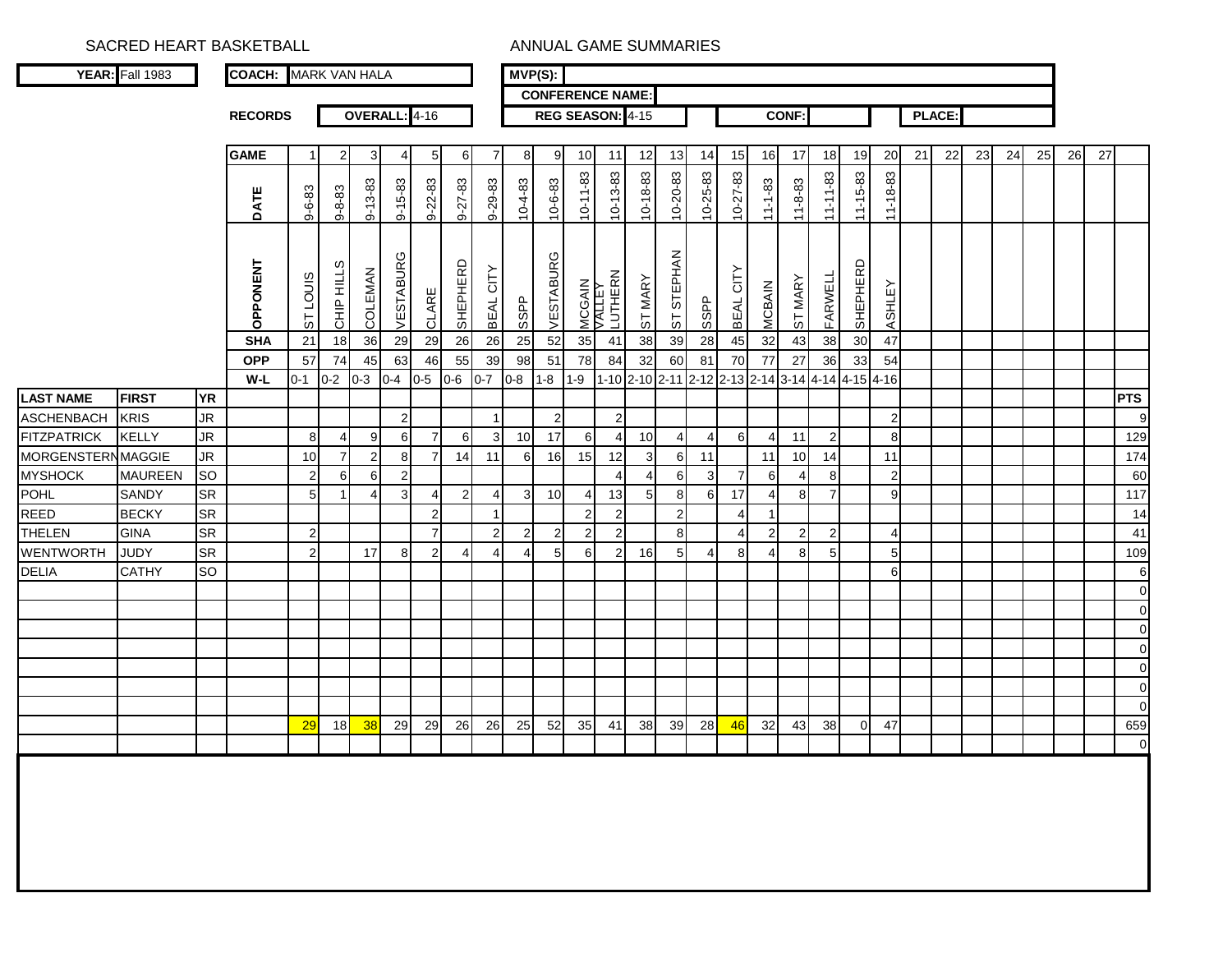SACRED HEART BASKETBALL ANNUAL GAME SUMMARIES

|                           | YEAR: Fall 1984 |           | <b>COACH: GARRY BOLE</b> |                |                |                 |               |                |                  |                | $\overline{\mathsf{MVP}}(S)$ : |                         |                 |                |                            |                |                 |                                                   |                |                |                |                |                |                |        |    |    |    |    |    |                |
|---------------------------|-----------------|-----------|--------------------------|----------------|----------------|-----------------|---------------|----------------|------------------|----------------|--------------------------------|-------------------------|-----------------|----------------|----------------------------|----------------|-----------------|---------------------------------------------------|----------------|----------------|----------------|----------------|----------------|----------------|--------|----|----|----|----|----|----------------|
|                           |                 |           |                          |                |                |                 |               |                |                  |                |                                | <b>CONFERENCE NAME:</b> |                 |                |                            |                |                 |                                                   |                |                |                |                |                |                |        |    |    |    |    |    |                |
|                           |                 |           | <b>RECORDS</b>           |                |                | OVERALL: 5-16   |               |                |                  |                |                                | REG SEASON: 5-15        |                 |                |                            |                |                 |                                                   |                | <b>CONF:</b>   |                |                |                |                | PLACE: |    |    |    |    |    |                |
|                           |                 |           |                          |                |                |                 |               |                |                  |                |                                |                         |                 |                |                            |                |                 |                                                   |                |                |                |                |                |                |        |    |    |    |    |    |                |
|                           |                 |           | <b>GAME</b>              |                | 2              | 3               |               | 5 <sub>l</sub> | 6                | 7              | 8                              | 9                       | 10              | 11             | 12                         | 13             | 14              | 15                                                | 16             | 17             | 18             | 19             | 20             | 21             | 22     | 23 | 24 | 25 | 26 | 27 |                |
|                           |                 |           |                          |                |                |                 |               |                |                  |                |                                |                         |                 |                |                            | 10-16-84       | 10-18-84        | 10-22-84                                          | 10-25-84       | 10-31-84       |                |                |                |                |        |    |    |    |    |    |                |
|                           |                 |           | DATE                     | $9 - 4 - 84$   | 9-6-84         | $9 - 11 - 84$   | $9 - 13 - 84$ | $9 - 17 - 84$  | 9-18-84          | 9-25-84        | 9-27-84                        | $10 - 2 - 84$           | 10-4-84         | 10-9-84        | $10 - 11 - 84$             |                |                 |                                                   |                |                | $11 - 1 - 84$  | $11 - 13 - 84$ | $11 - 15 - 84$ | 11-26-84       |        |    |    |    |    |    |                |
|                           |                 |           |                          |                |                |                 |               |                |                  |                |                                |                         |                 |                |                            |                |                 |                                                   |                |                |                |                |                |                |        |    |    |    |    |    |                |
|                           |                 |           |                          |                |                |                 |               |                |                  |                |                                |                         |                 |                |                            |                |                 |                                                   |                |                |                |                |                |                |        |    |    |    |    |    |                |
|                           |                 |           | OPPONENT                 | VESTABURG      | CLARE          | <b>MCBAIN</b>   | MONTABELLA    | CLARE          | <b>BEAVERTON</b> | SHEPHERD       | LAKEVIEW                       | <b>BRECKENRIDGE</b>     | MONTABELLA      | <b>MCBAIN</b>  | <b>BEAL CITY</b><br>VALLEY | LUTHERN        | VESTABURG       | CLARE                                             | SHEPHERD       | COLEMAN        | BEAL CITY      | FARWELL        | <b>COLEMAN</b> | <b>FOWLER</b>  |        |    |    |    |    |    |                |
|                           |                 |           | <b>SHA</b>               | 43             | 20             | 34              | 48            | 30             | 38               | 40             | 24                             | 22                      | 41              | 41             | 26                         | 27             | 23              | 18                                                | 46             | 41             | 61             | 39             | 43             | 22             |        |    |    |    |    |    |                |
|                           |                 |           | <b>OPP</b>               | 46             | 45             | 45              | 42            | 46             | 39               | 58             | 33                             | 54                      | 21              | 59             | 74                         | 49             | 48              | 29                                                | 39             | 51             | 57             | 30             | 53             | 55             |        |    |    |    |    |    |                |
|                           |                 |           | W-L                      | $0 - 1$        | $0 - 2$        | $0 - 3$         | $1 - 3$       | $1 - 4$        | $1 - 5$          | $1 - 6$        | $1 - 7$                        | $1-8$                   | $2 - 8$         | $2 - 9$        |                            |                |                 | 2-10 2-11 2-12 2-13 3-13 3-14 4-14 5-14 5-15 5-16 |                |                |                |                |                |                |        |    |    |    |    |    |                |
|                           | <b>FIRST</b>    | <b>YR</b> |                          |                |                |                 |               |                |                  |                |                                |                         |                 |                |                            |                |                 |                                                   |                |                |                |                |                |                |        |    |    |    |    |    | <b>PTS</b>     |
| LAST NAME<br>FITZPATRICK  | <b>KELLY</b>    | <b>SR</b> |                          | $\overline{7}$ | 4              | $5\overline{)}$ | 10            | $\overline{2}$ | 9                | $\overline{4}$ | $\overline{4}$                 | 6                       | $5\phantom{.0}$ | 8              | 4                          | 6              | $5\overline{)}$ | $\overline{2}$                                    | 6              | 13             | $\overline{5}$ | 6              | $\overline{2}$ | 4              |        |    |    |    |    |    | 117            |
| <b>NEWMAN</b>             | ANGIE           | <b>SR</b> |                          | 16             |                | 8               | 14            | 8              | 12               | 9              | 11                             | 6                       | 12              | 10             | $\overline{7}$             | 10             | 14              | $\overline{7}$                                    | 18             | 8              | 19             | 10             | 10             | 8              |        |    |    |    |    |    | 218            |
| <b>MORGENSTERN MAGGIE</b> |                 | SR        |                          | 16             | 9              | 18              | 16            | 18             | 11               | 25             | 8                              | 41                      | 20              | 10             | 9                          |                |                 | 3                                                 | 12             | 6              | 26             | 13             | 15             | 8              |        |    |    |    |    |    | 247            |
| <b>FUSSMAN</b>            | <b>KRIS</b>     | <b>SO</b> |                          |                |                | 3               |               |                | 6                |                |                                |                         |                 | $\overline{2}$ | 4                          | $\mathbf{2}$   |                 | $\boldsymbol{2}$                                  | $\overline{2}$ |                |                | $\overline{4}$ | $\overline{2}$ | $\overline{2}$ |        |    |    |    |    |    | 30             |
| <b>DELIA</b>              | <b>CATHY</b>    | <b>JR</b> |                          |                | 4              |                 |               |                |                  |                |                                | 4                       | $\overline{2}$  | $\overline{7}$ | $\overline{2}$             | $\overline{7}$ | 4               |                                                   | $\overline{4}$ | 4              | 8              | $\overline{4}$ | 8              |                |        |    |    |    |    |    | 62             |
| <b>POWELL</b>             | AMY             | <b>SO</b> |                          | $\overline{2}$ | $\overline{2}$ |                 |               | 2 <sub>l</sub> |                  |                |                                |                         | $\overline{2}$  | 4              |                            | 2 <sub>1</sub> |                 | $\overline{2}$                                    | $\overline{2}$ | $\overline{4}$ | 3              | $\overline{2}$ | $\overline{4}$ |                |        |    |    |    |    |    | 35             |
| <b>BALOGH</b>             | <b>ANDREA</b>   | <b>FR</b> |                          |                |                |                 |               |                |                  |                |                                | $\overline{2}$          |                 |                |                            |                |                 |                                                   |                | 5              |                |                |                |                |        |    |    |    |    |    | $\overline{7}$ |
| NATZEL                    | <b>KAREN</b>    | <b>SO</b> |                          |                |                |                 |               |                |                  |                |                                |                         |                 |                |                            |                |                 |                                                   | $\overline{c}$ | 1              |                |                | $\overline{2}$ |                |        |    |    |    |    |    | 5 <sub>5</sub> |
| <b>PURTILL</b>            | <b>CHRIS</b>    | <b>FR</b> |                          |                |                |                 |               |                |                  | $\mathbf{2}$   |                                |                         |                 |                |                            |                |                 |                                                   |                |                |                |                |                |                |        |    |    |    |    |    | $\mathbf{2}$   |
| <b>HEYDENBURG</b>         | <b>KATY</b>     | FR        |                          |                |                |                 |               |                |                  |                |                                |                         |                 |                | $\overline{2}$             |                |                 |                                                   |                |                |                |                |                |                |        |    |    |    |    |    | $\mathbf{2}$   |
| <b>MORGENSTERN MILLIE</b> |                 | <b>SO</b> |                          |                |                |                 |               |                |                  |                |                                |                         |                 |                |                            |                |                 |                                                   |                |                |                |                | $\overline{2}$ |                |        |    |    |    |    |    | $\mathbf{2}$   |
| <b>CHAPMAN</b>            | <b>CHRIS</b>    | <b>JR</b> |                          |                |                |                 |               |                |                  |                |                                |                         |                 |                |                            |                |                 |                                                   |                |                |                |                |                |                |        |    |    |    |    |    | $\overline{0}$ |
| GILBERT                   | <b>LISA</b>     | <b>SO</b> |                          |                |                |                 |               |                |                  |                |                                |                         |                 |                |                            |                |                 |                                                   |                |                |                |                |                |                |        |    |    |    |    |    | $\overline{0}$ |
|                           |                 |           |                          |                |                |                 |               |                |                  |                |                                |                         |                 |                |                            |                |                 |                                                   |                |                |                |                |                |                |        |    |    |    |    |    | $\overline{0}$ |
|                           |                 |           |                          |                |                |                 |               |                |                  |                |                                |                         |                 |                |                            |                |                 |                                                   |                |                |                |                |                |                |        |    |    |    |    |    | $\overline{0}$ |
|                           |                 |           |                          |                |                |                 |               |                |                  |                |                                |                         |                 |                |                            |                |                 |                                                   |                |                |                |                |                |                |        |    |    |    |    |    | $\overline{0}$ |
|                           |                 |           |                          | 4 <sup>1</sup> | 20             | 34              | 48            | 30             | 38               | 40             | 24                             | 22                      | 41              | 41             | 28                         | 27             | 23              | 16                                                | 46             | 41             | 61             | 39             | 45             | 22             |        |    |    |    |    |    | 727            |
|                           |                 |           |                          |                |                |                 |               |                |                  |                |                                |                         |                 |                |                            |                |                 |                                                   |                |                |                |                |                |                |        |    |    |    |    |    | $\overline{0}$ |
|                           |                 |           |                          |                |                |                 |               |                |                  |                |                                |                         |                 |                |                            |                |                 |                                                   |                |                |                |                |                |                |        |    |    |    |    |    |                |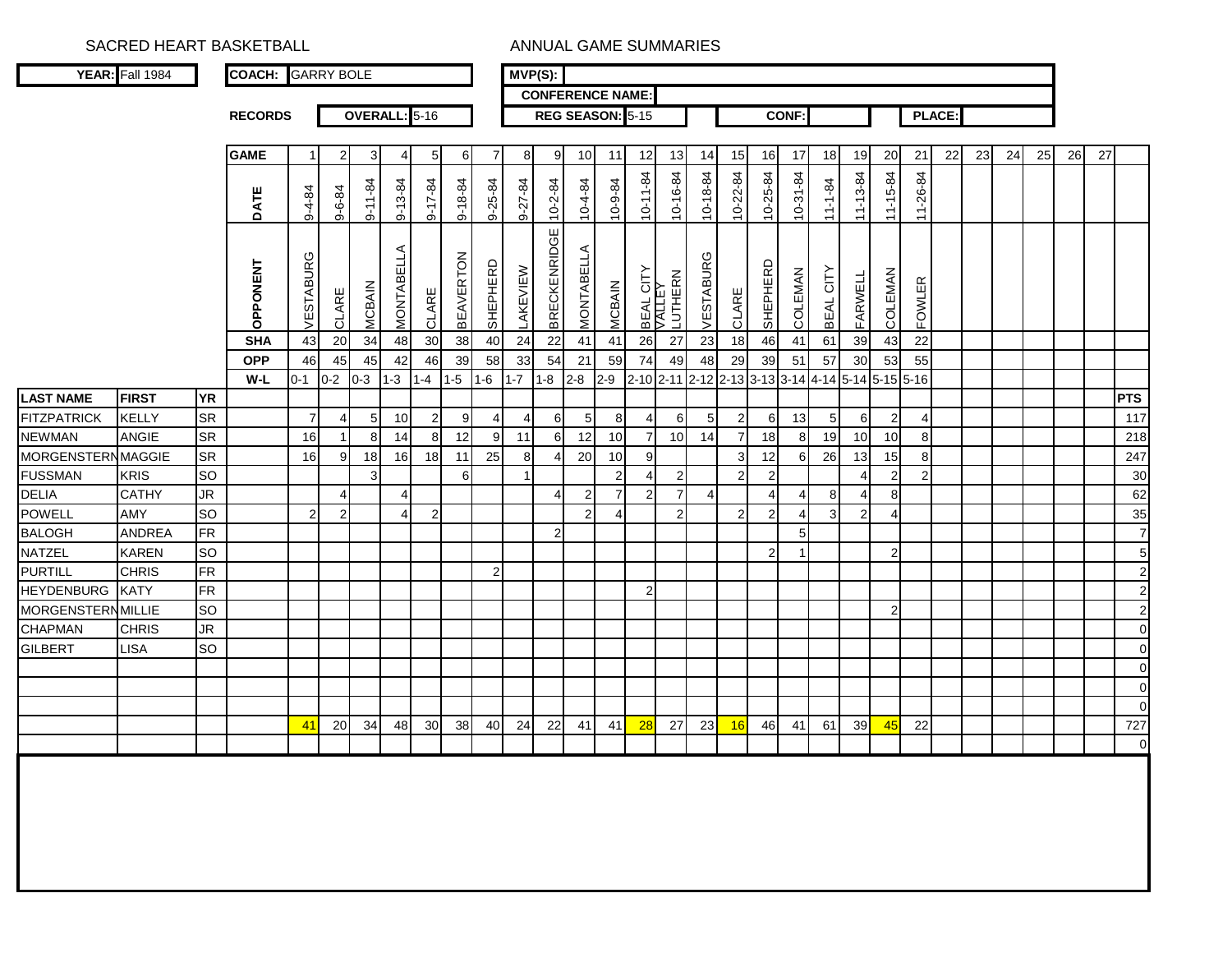SACRED HEART BASKETBALL ANNUAL GAME SUMMARIES

|                                  | <b>YEAR:</b> Fall 1985         |           | <b>COACH: GARRY BOLE</b> |                     |                     |                       |                |                     |                      |                 |                     | $MVP(S)$ :              |                      |                  |                |                       |          |                |                |                  |               |           |        |    |                                |    |    |    |    |    |              |
|----------------------------------|--------------------------------|-----------|--------------------------|---------------------|---------------------|-----------------------|----------------|---------------------|----------------------|-----------------|---------------------|-------------------------|----------------------|------------------|----------------|-----------------------|----------|----------------|----------------|------------------|---------------|-----------|--------|----|--------------------------------|----|----|----|----|----|--------------|
|                                  |                                |           |                          |                     |                     |                       |                |                     |                      |                 |                     | <b>CONFERENCE NAME:</b> |                      |                  |                |                       |          |                |                |                  |               |           |        |    |                                |    |    |    |    |    |              |
|                                  |                                |           | <b>RECORDS</b>           |                     |                     |                       | OVERALL: 4-17  |                     |                      |                 |                     |                         |                      | REG SEASON: 4-16 |                |                       |          |                |                | <b>CONF:</b>     |               |           |        |    | PLACE:                         |    |    |    |    |    |              |
|                                  |                                |           |                          |                     |                     |                       |                |                     |                      |                 |                     |                         |                      |                  |                |                       |          |                |                |                  |               |           |        |    |                                |    |    |    |    |    |              |
|                                  |                                |           | <b>GAME</b>              | $\overline{1}$      | $\overline{c}$      | 3                     | $\overline{4}$ | 5                   | 6                    | $\overline{7}$  | 8                   | 9                       | 10                   | 11               | 12             | 13                    | 14       | 15             | 16             | 17               | 18            | 19        | 20     | 21 | 22                             | 23 | 24 | 25 | 26 | 27 |              |
|                                  |                                |           | DATE                     | $9 - 4 - 85$        | $8 - 7 - 85$        | $9 - 12 - 85$         |                | 9-24-85             | 9-26-85              | 9-30-85         | $10 - 1 - 85$       | $10 - 7 - 85$           | $10 - 10 - 85$       | 10-15-85         | $10 - 17 - 85$ | 10-22-85              | 10-24-85 | 10-28-85       | $10-31-85$     | $11-4-85$        | $11 - 6 - 85$ |           |        |    | နှ<br>$11 - 21$                |    |    |    |    |    |              |
|                                  |                                |           | <b>OPPONENT</b>          | CLARE               | VESTABURG           | COLEMAN               | <b>MCBAIN?</b> | <b>BRECKENRIDGE</b> | LAKEVIEW             | FARWELL         | ST LOUIS            | <b>BEAVERTON</b>        | BEAL CITY            | COLEMAN          | VESTABURG      | ST. LOUIS             | EVART    | FARWELL        | BEAL CITY      | <b>BEAVERTON</b> | <b>FOWLER</b> | LAKEVIEW? | EVART? |    | <b>ASHELY</b>                  |    |    |    |    |    |              |
|                                  |                                |           | <b>SHA</b>               | 25                  | 26                  | 31                    |                | 22                  | 33                   | $\overline{28}$ | 35                  | 46                      | 31                   | 33               |                | 45                    |          | 39             | 30             | 33               |               |           |        |    | 23                             |    |    |    |    |    |              |
|                                  |                                |           | <b>OPP</b>               | 40                  | 53                  | 25                    |                | 60                  | 58                   | 34              | 28                  | 50                      | 44                   | 35               |                | 25                    |          | 29             | 60             | 42               |               |           |        |    | 50                             |    |    |    |    |    |              |
|                                  |                                |           | W-L                      | $0 - 1$             | $0 - 2$             | $1-2$                 | $1 - 3$        | $1 - 4$             | $1 - 5$              | $1 - 6$         | $2 - 6$             | $2 - 7$                 | $2 - 8$              | $2 - 9$          |                |                       |          |                |                |                  |               |           |        |    |                                |    |    |    |    |    |              |
| <b>LAST NAME</b>                 | <b>FIRST</b>                   | <b>YR</b> |                          |                     |                     |                       |                |                     |                      |                 |                     |                         |                      |                  |                |                       |          |                |                |                  |               |           |        |    |                                |    |    |    |    |    | <b>PTS</b>   |
| <b>POWELL</b>                    | AMY                            | <b>JR</b> |                          | 10                  | $\boldsymbol{2}$    | $\mathbf{3}$          |                | 6<br>$\overline{7}$ | $\sqrt{5}$           | $\overline{c}$  | $\sqrt{5}$          | 11                      | $\overline{2}$       | 10               |                | 10                    |          | 8 <sup>1</sup> | 8              | 5                |               |           |        |    | $\overline{4}$                 |    |    |    |    |    | 91           |
| <b>NIVISON</b><br><b>FUSSMAN</b> | <b>RUTH</b>                    | <b>JR</b> |                          | 9<br>$\overline{4}$ | $\overline{7}$      | $\overline{7}$        |                |                     | $\overline{4}$<br>10 | $\,6\,$         | $\overline{2}$<br>3 | 22                      | 10<br>$\overline{7}$ | $\overline{4}$   |                | 21                    |          | 5              | 6<br>8         | 5                |               |           |        |    | $\mathbf{3}$<br>$\overline{7}$ |    |    |    |    |    | 118          |
| DELIA                            | <b>KRISTIN</b><br><b>CATHY</b> | <b>SR</b> |                          | $\overline{2}$      | 6<br>$\overline{7}$ | $\boldsymbol{9}$<br>8 |                | $\overline{7}$      | 8                    | $\,6\,$<br>10   | 8                   | 3<br>6                  | 6                    | 8<br>11          |                | 5<br>$\mathbf{3}$     |          | 11<br>11       | 6              | 13               |               |           |        |    | 6                              |    |    |    |    |    | 88<br>112    |
| <b>GILBERT</b>                   | <b>LISA</b>                    | <b>JR</b> |                          |                     | $\overline{4}$      |                       |                | $\overline{2}$      |                      | $\overline{c}$  | $\overline{7}$      | $\overline{2}$          | $\overline{2}$       |                  |                | $\boldsymbol{\Delta}$ |          |                |                |                  |               |           |        |    |                                |    |    |    |    |    | 23           |
| NATZEL                           | <b>KAREN</b>                   | <b>JR</b> |                          |                     |                     | $\overline{4}$        |                |                     | $\overline{4}$       | $\overline{2}$  | 6                   | $\overline{2}$          | $\overline{4}$       |                  |                | $\overline{a}$        |          | $\overline{2}$ | $\overline{2}$ |                  |               |           |        |    |                                |    |    |    |    |    | 28           |
| VERLEGER                         | <b>JODY</b>                    | <b>FR</b> |                          |                     |                     |                       |                |                     |                      |                 |                     |                         |                      |                  |                |                       |          |                |                |                  |               |           |        |    | 3 <sub>l</sub>                 |    |    |    |    |    | $\mathbf{3}$ |
| <b>PURTILL</b>                   | <b>CHRISTY</b>                 | <b>SO</b> |                          |                     |                     |                       |                |                     | $\overline{2}$       |                 | $\overline{4}$      |                         |                      |                  |                |                       |          | $\overline{2}$ |                | $\overline{4}$   |               |           |        |    |                                |    |    |    |    |    | 12           |
| <b>HEYDENBURG</b>                | <b>KATY</b>                    | <b>SO</b> |                          |                     |                     |                       |                |                     |                      |                 |                     |                         |                      |                  |                |                       |          |                |                | 5                |               |           |        |    |                                |    |    |    |    |    | $\sqrt{5}$   |
|                                  |                                |           |                          |                     |                     |                       |                |                     |                      |                 |                     |                         |                      |                  |                |                       |          |                |                |                  |               |           |        |    |                                |    |    |    |    |    | $\mathbf 0$  |
|                                  |                                |           |                          |                     |                     |                       |                |                     |                      |                 |                     |                         |                      |                  |                |                       |          |                |                |                  |               |           |        |    |                                |    |    |    |    |    | $\mathbf 0$  |
|                                  |                                |           |                          |                     |                     |                       |                |                     |                      |                 |                     |                         |                      |                  |                |                       |          |                |                |                  |               |           |        |    |                                |    |    |    |    |    | $\mathbf 0$  |
|                                  |                                |           |                          |                     |                     |                       |                |                     |                      |                 |                     |                         |                      |                  |                |                       |          |                |                |                  |               |           |        |    |                                |    |    |    |    |    | $\mathbf 0$  |
|                                  |                                |           |                          |                     |                     |                       |                |                     |                      |                 |                     |                         |                      |                  |                |                       |          |                |                |                  |               |           |        |    |                                |    |    |    |    |    | $\mathbf 0$  |
|                                  |                                |           |                          |                     |                     |                       |                |                     |                      |                 |                     |                         |                      |                  |                |                       |          |                |                |                  |               |           |        |    |                                |    |    |    |    |    | $\pmb{0}$    |
|                                  |                                |           |                          |                     |                     |                       |                |                     |                      |                 |                     |                         |                      |                  |                |                       |          |                |                |                  |               |           |        |    |                                |    |    |    |    |    | $\pmb{0}$    |
|                                  |                                |           |                          |                     |                     |                       |                |                     |                      |                 |                     |                         |                      |                  |                |                       |          |                |                |                  |               |           |        |    |                                |    |    |    |    |    | $\pmb{0}$    |
|                                  |                                |           |                          |                     |                     |                       |                |                     |                      |                 |                     |                         |                      |                  |                |                       |          |                |                |                  |               |           |        |    |                                |    |    |    |    |    | $\mathbf 0$  |
|                                  |                                |           |                          |                     |                     |                       |                |                     |                      |                 |                     |                         |                      |                  |                |                       |          |                |                |                  |               |           |        |    |                                |    |    |    |    |    |              |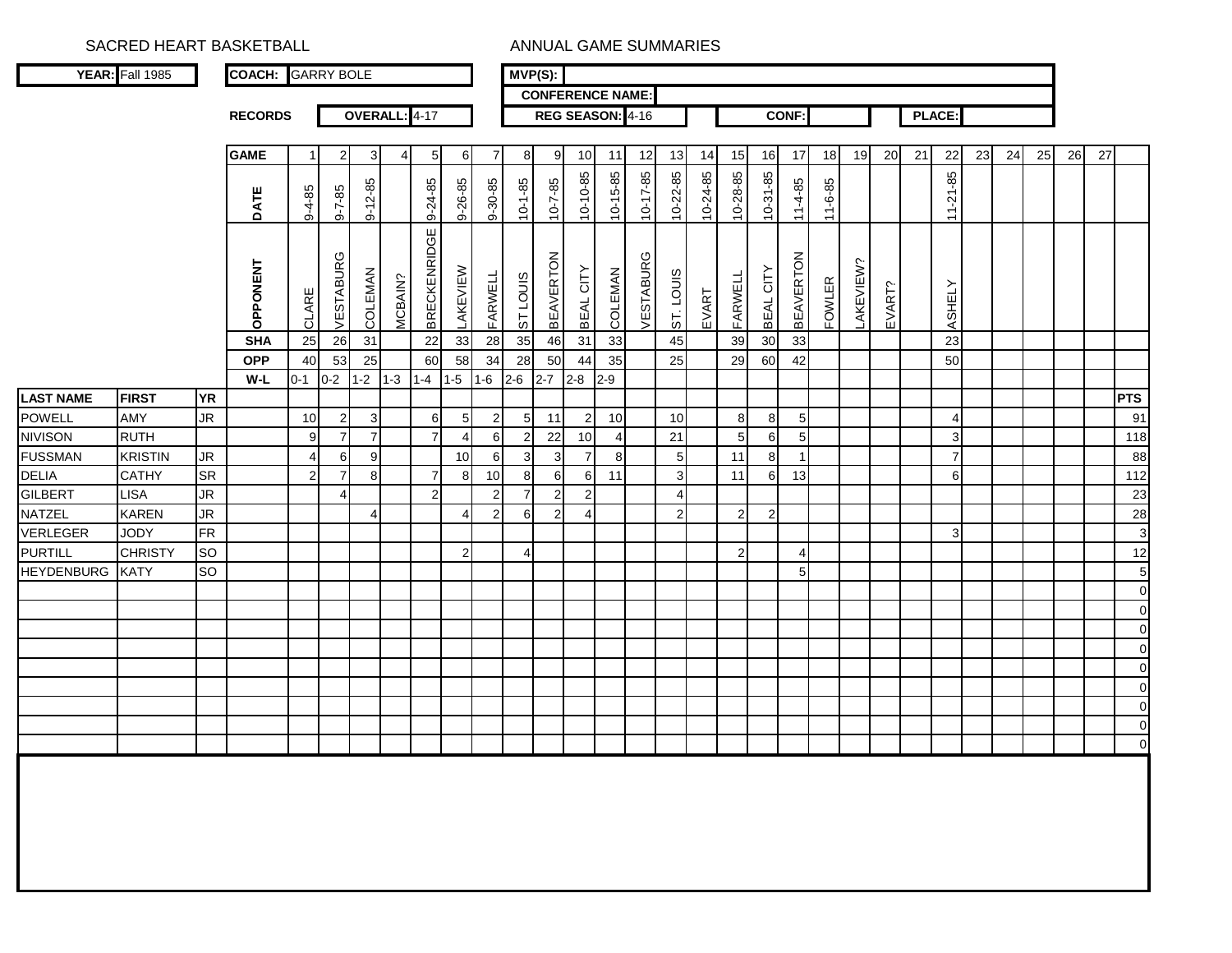SACRED HEART BASKETBALL **ANNUAL GAME SUMMARIES** 

|                    | <b>YEAR: Fall 1986</b> |           | <b>COACH: KRIS KIRBY</b> |                     |                      |                |                |                               |                |                |                |                  |                       | <b>MVP(S): KRISTIN FUSSMAN</b> |                |                |                  |                   |                |                       |                          |                      |                |                |               |    |    |    |    |    |                |
|--------------------|------------------------|-----------|--------------------------|---------------------|----------------------|----------------|----------------|-------------------------------|----------------|----------------|----------------|------------------|-----------------------|--------------------------------|----------------|----------------|------------------|-------------------|----------------|-----------------------|--------------------------|----------------------|----------------|----------------|---------------|----|----|----|----|----|----------------|
|                    |                        |           |                          |                     |                      |                |                |                               |                |                |                |                  |                       | <b>CONFERENCE NAME:</b>        |                |                |                  |                   |                |                       |                          |                      |                |                |               |    |    |    |    |    |                |
|                    |                        |           | <b>RECORDS</b>           |                     |                      | <b>OVERALL</b> |                | $: 9 - 12$                    |                |                |                |                  |                       | REG SEASON: 9-11               |                |                |                  |                   |                | <b>CONF:</b>          |                          |                      |                |                | <b>PLACE:</b> |    |    |    |    |    |                |
|                    |                        |           | <b>GAME</b>              | $\mathbf{1}$        | $\overline{2}$       | $\mathbf{3}$   | 4              | 5 <sub>5</sub>                | 6              | $\overline{7}$ | 8              | 9                | 10                    | 11                             | 12             | 13             | 14               | 15                | 16             | 17                    | 18                       | 19                   | 20             | 21             | 22            | 23 | 24 | 25 | 26 | 27 |                |
|                    |                        |           | DATE                     |                     |                      |                |                |                               |                |                |                |                  |                       |                                |                |                |                  |                   |                |                       |                          |                      |                |                |               |    |    |    |    |    |                |
|                    |                        |           | <b>OPPONENT</b>          | CITY<br><b>BEAL</b> | ৩<br><b>VESTABUR</b> | ST JOHNS       |                | SHEPHERD<br>BRECKRENRIDG<br>E | VESTABURG      | FARWELL        | <b>FOWLER</b>  | <b>BEAVERTON</b> | BEAL CITY             | CLARE                          | LAKEVIEW       | ST JOHNS       | <b>BEAVERTON</b> | FARWELL<br>VELLEY | LUTHERN        | <b>MORRICE</b>        | CLARE                    | BEAL CITY            | EVART          | <b>NIN</b>     |               |    |    |    |    |    |                |
|                    |                        |           | <b>SHA</b>               | 43                  | 43                   | 65             | 51             | 31                            | 45             | 40             | 26             | 42               | 61                    | 48                             | 44             | 27             | 38               | 55                | 37             | 46                    | 38                       | 46                   | 37             | 43             |               |    |    |    |    |    |                |
|                    |                        |           | <b>OPP</b><br>W-L        | 42                  | 46                   | 32<br>$2 - 1$  | 32             | 40<br>$3-2$                   | 48             | 38             | 51             | 48               | 53                    | 50<br>$5-6$                    | 54             | 36<br>$5-8$    | 51<br>$5-9$      | 49<br>$6-9$       | 68<br>$6 - 10$ | 33                    | 32                       | 38<br>9-10 9-11 9-12 | 57             | 73             |               |    |    |    |    |    |                |
| <b>LAST NAME</b>   | <b>FIRST</b>           | <b>YR</b> |                          | $1 - 0$             | $1 - 1$              |                | $3-1$          |                               | $3 - 3$        | $4 - 3$        | $4 - 4$        | $4-5$            | $5-5$                 |                                | $5 - 7$        |                |                  |                   |                | $7 - 10$              | $8 - 10$                 |                      |                |                |               |    |    |    |    |    | <b>PTS</b>     |
| <b>FUSSMAN</b>     | <b>KRISTIN</b>         | <b>SR</b> |                          | 11                  | 14                   | 22             | 15             | 4                             | 16             | 12             | 10             | 7                | 13                    | 19                             | 16             | 8              | 10               | 21                | 12             | $\overline{7}$        | -8                       | 20                   | 12             | 14             |               |    |    |    |    |    | 271            |
| <b>NIVISON</b>     | <b>RUTH</b>            |           |                          | 12                  | 9                    | 20             | 17             | 16                            | 6              | 16             | 8              | 22               | 10                    | 14                             | 15             | $\overline{2}$ | 12               | 17                | 7              | 22                    | 17                       | $\overline{4}$       | 4              | $6 \mid$       |               |    |    |    |    |    | 256            |
| <b>VERLEGER</b>    | <b>JODI</b>            | <b>SO</b> |                          | $\overline{4}$      | 10                   | 8              | 8              | 4                             | 19             | $\overline{c}$ | $\overline{c}$ | $\overline{2}$   | 13                    | 4                              | 5              | 13             | 9                | $\overline{4}$    | $\overline{4}$ | 9                     | $\overline{\mathcal{L}}$ | 11                   | $\overline{2}$ | 6              |               |    |    |    |    |    | 143            |
| <b>POWELL</b>      | AMY                    | <b>SR</b> |                          | 9                   | 6                    | 12             | 4              | $\overline{7}$                | $\overline{2}$ | $\overline{4}$ |                | 1                | 8                     | $\overline{4}$                 | 6              | $\overline{2}$ | $\overline{2}$   | 6                 |                | $\overline{2}$        | 5                        | 3                    | 6              | 8              |               |    |    |    |    |    | 97             |
| <b>FOX</b>         | <b>SARAH</b>           | <b>SO</b> |                          | $\overline{7}$      | 3                    |                |                |                               |                |                |                | 8                | 13                    | $\mathbf{1}$                   | $\overline{2}$ | $\overline{2}$ | 5                | 5                 | 8              |                       | $\overline{2}$           | 6                    | 8              | 3 <sup>1</sup> |               |    |    |    |    |    | 73             |
| <b>GRIGALUINAS</b> | <b>ALLISON</b>         | <b>SO</b> |                          |                     |                      | 3              | 5              |                               | $\mathbf{2}$   | 3              | $\overline{4}$ |                  | $\boldsymbol{\Delta}$ |                                |                |                |                  |                   |                | $\boldsymbol{\Delta}$ |                          | $\overline{2}$       | $\overline{2}$ | $\overline{2}$ |               |    |    |    |    |    | 32             |
| <b>HAMILTON</b>    | <b>CHRISTA</b>         | <b>SO</b> |                          |                     |                      |                | $\overline{2}$ |                               |                | $\mathbf{3}$   | $\overline{2}$ | $\overline{2}$   |                       | 6                              |                |                |                  | $\overline{2}$    | 6              | $\overline{2}$        | $\overline{2}$           |                      | 3 <sup>1</sup> |                |               |    |    |    |    |    | 30             |
| <b>WALLING</b>     | <b>MICHELLE</b>        | <b>SO</b> |                          |                     |                      |                |                |                               |                |                |                |                  |                       |                                |                |                |                  |                   |                |                       |                          |                      |                |                |               |    |    |    |    |    | $\overline{0}$ |
| <b>COUGHLIN</b>    | <b>CINDY</b>           | <b>SO</b> |                          |                     |                      |                |                |                               |                |                |                |                  |                       |                                |                |                |                  |                   |                |                       |                          |                      |                | $\overline{2}$ |               |    |    |    |    |    | $\overline{2}$ |
| <b>EPPLE</b>       | <b>LINDA</b>           | <b>FR</b> |                          |                     |                      |                |                |                               |                |                |                |                  |                       |                                |                |                |                  |                   |                |                       |                          |                      |                | 2              |               |    |    |    |    |    | $\overline{2}$ |
|                    |                        |           |                          |                     |                      |                |                |                               |                |                |                |                  |                       |                                |                |                |                  |                   |                |                       |                          |                      |                |                |               |    |    |    |    |    | $\overline{O}$ |
|                    |                        |           |                          |                     |                      |                |                |                               |                |                |                |                  |                       |                                |                |                |                  |                   |                |                       |                          |                      |                |                |               |    |    |    |    |    | $\mathbf 0$    |
|                    |                        |           |                          |                     |                      |                |                |                               |                |                |                |                  |                       |                                |                |                |                  |                   |                |                       |                          |                      |                |                |               |    |    |    |    |    | $\pmb{0}$      |
|                    |                        |           |                          |                     |                      |                |                |                               |                |                |                |                  |                       |                                |                |                |                  |                   |                |                       |                          |                      |                |                |               |    |    |    |    |    | $\pmb{0}$      |
|                    |                        |           |                          |                     |                      |                |                |                               |                |                |                |                  |                       |                                |                |                |                  |                   |                |                       |                          |                      |                |                |               |    |    |    |    |    | $\mathbf 0$    |
|                    |                        |           |                          |                     |                      |                |                |                               |                |                |                |                  |                       |                                |                |                |                  |                   |                |                       |                          |                      |                |                |               |    |    |    |    |    | $\mathbf 0$    |
|                    |                        |           |                          | 43                  | 43                   | 65             | 51             | 31                            | 45             | 40             | 26             | 42               | 61                    | 48                             | 44             | 27             | 38               | 55                | 37             | 46                    | 38                       | 46                   | 37             | 43             |               |    |    |    |    |    | 906            |
|                    |                        |           |                          |                     |                      |                |                |                               |                |                |                |                  |                       |                                |                |                |                  |                   |                |                       |                          |                      |                |                |               |    |    |    |    |    | $\mathbf 0$    |
|                    |                        |           |                          |                     |                      |                |                |                               |                |                |                |                  |                       |                                |                |                |                  |                   |                |                       |                          |                      |                |                |               |    |    |    |    |    |                |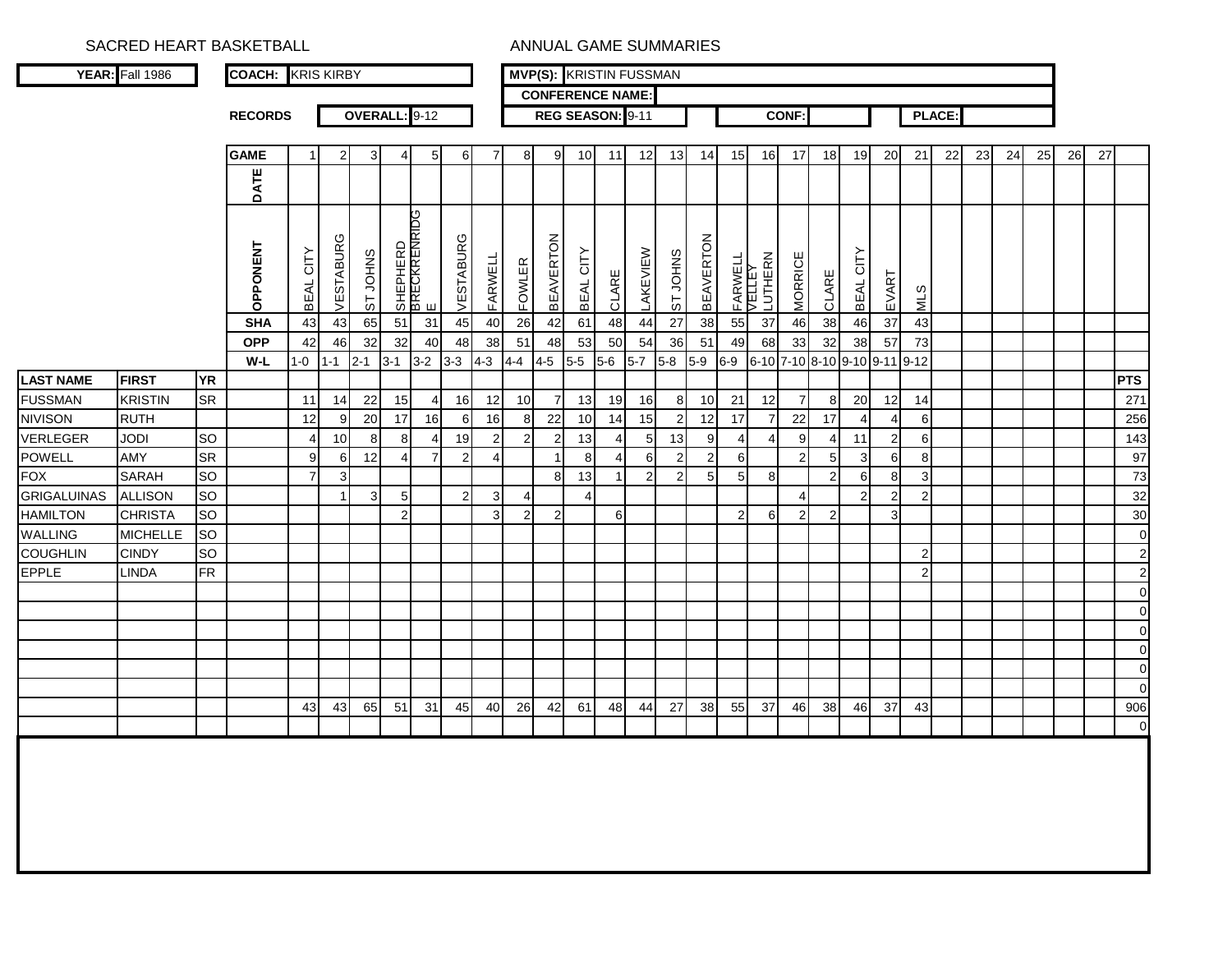|                    | SACRED HEART BASKETBALL |           |                          |                 |                     |                |                       |                |                |                |                     |                | <b>ANNUAL GAME SUMMARIES</b>    |                |                     |                |                |          |                |                |                         |                         |                      |                |                |    |    |    |    |    |                |
|--------------------|-------------------------|-----------|--------------------------|-----------------|---------------------|----------------|-----------------------|----------------|----------------|----------------|---------------------|----------------|---------------------------------|----------------|---------------------|----------------|----------------|----------|----------------|----------------|-------------------------|-------------------------|----------------------|----------------|----------------|----|----|----|----|----|----------------|
|                    | YEAR: Fall 1987         |           | <b>COACH: KRIS KIRBY</b> |                 |                     |                |                       |                |                |                |                     |                | MVP(S): JODI VERLEGER/SARAH FOX |                |                     |                |                |          |                |                |                         |                         |                      |                |                |    |    |    |    |    |                |
|                    |                         |           |                          |                 |                     |                |                       |                |                |                |                     |                | <b>CONFERENCE NAME:</b>         |                |                     |                |                |          |                |                |                         |                         |                      |                |                |    |    |    |    |    |                |
|                    |                         |           | <b>RECORDS</b>           |                 |                     |                | <b>OVERALL:</b> 12-10 |                |                |                |                     |                | REG SEASON: 11-9                |                |                     |                |                |          |                | <b>CONF:</b>   |                         |                         |                      |                | PLACE:         |    |    |    |    |    |                |
|                    |                         |           | <b>GAME</b>              |                 | $\overline{2}$      | 3              | $\overline{4}$        | 5              | 6              | $\overline{7}$ | 8                   | 9              | 10                              | 11             | 12                  | 13             | 14             | 15       |                | 16 17          | 18                      | 19                      | 20                   | 21             | 22             | 23 | 24 | 25 | 26 | 27 |                |
|                    |                         |           | DATE                     |                 |                     |                |                       |                |                |                |                     |                |                                 |                |                     |                |                |          |                |                |                         |                         |                      |                |                |    |    |    |    |    |                |
|                    |                         |           |                          |                 |                     |                |                       |                |                |                |                     |                |                                 |                |                     |                |                |          |                |                |                         |                         |                      |                |                |    |    |    |    |    |                |
|                    |                         |           | <b>OPPONENT</b>          | CLARE           | CITY<br><b>BEAL</b> | CLARE          | <b>STLOUIS</b>        | VESTABURG      | SHEPHERD       | COMM BAPTIST   | <b>BRECKENRIDGE</b> | <b>FOWLER</b>  | CITY<br><b>BEAL</b>             | CLARE          | CITY<br><b>BEAL</b> | SHEPHERD       | <b>STLOUIS</b> | FARWELL  | ш<br>SPRINGVAL | FARWELL        | VALLEY<br><b>BURTON</b> | <b>VALLEY</b><br>BURTON | <b>AUGRES</b>        | /ESTABURG      | ASHELY         |    |    |    |    |    |                |
|                    |                         |           | <b>SHA</b>               | 33              | 24                  | 25             | 34                    | 41             | 61             | 64             | 51                  | 36             | 34                              | 39             | 44                  | 36             | 25             | 33       | 72             | 26             | 85                      | 40                      | 44                   | 39             | 34             |    |    |    |    |    |                |
|                    |                         |           | <b>OPP</b>               | 17              | 41                  | 31             | 50                    | 47             | 27             | 22             | 42                  | 56             | 51                              | 41             | 42                  | 40             | 32             | 32       | 32             | 19             | 22                      | 11                      | 29                   | 33             | 54             |    |    |    |    |    |                |
|                    |                         |           | W-L                      | $1 - 0$ $1 - 1$ |                     | $1-2$          | $1 - 3$               | $1 - 4$        | $2 - 4$        | $3 - 4$        | $4-4$               | $4 - 5$        | $4 - 6$                         | $4 - 7$        | $5-7$               | $5-8$          | $5-9$          | $6-9$    | $7-9$          | $8-9$          | $9-9$                   |                         | 10-9 11-9 12-9 12-10 |                |                |    |    |    |    |    |                |
| <b>LAST NAME</b>   | <b>FIRST</b>            | <b>YR</b> |                          |                 |                     |                |                       |                |                |                |                     |                |                                 |                |                     |                |                |          |                |                |                         |                         |                      |                |                |    |    |    |    |    | <b>PTS</b>     |
| <b>VERLEGER</b>    | <b>JODI</b>             | <b>JR</b> |                          | 12              | 8                   | $\overline{4}$ | 13                    | $\overline{7}$ | 6              | 12             | 14                  | 13             | 6                               | 19             | 6                   | 12             | $\overline{2}$ | $8 \mid$ | 18             | 13             | 24                      | 4                       | 22                   |                | 13 12          |    |    |    |    |    | 248            |
| <b>FOX</b>         | <b>SARAH</b>            | <b>JR</b> |                          | $\overline{7}$  | 4                   | 4              | $\overline{7}$        | $\sqrt{5}$     | 11             | 18             | 5                   | 12             | 13                              | -5             | 15                  | 10             | $\overline{7}$ | $6 \mid$ | 22             | 9              | 19                      | 12                      | 9                    | $9\,$          | $\mathsf g$    |    |    |    |    |    | 218            |
| <b>EPPLE</b>       | <b>LINDA</b>            | <b>SO</b> |                          | 4               | $5\overline{)}$     | 5 <sub>5</sub> | 6                     | $\sqrt{5}$     | 9              | 12             | 12                  | 6              | 5                               | 10             | 10                  | 3              | 8              | 8        | 8              |                | 12                      | 12                      | $\overline{7}$       | 11             | $\mathbf{3}$   |    |    |    |    |    | 161            |
| <b>POTTER</b>      | <b>NIKKI</b>            | <b>SO</b> |                          | $\mathbf{2}$    | $\mathbf{3}$        | 6              | $\overline{c}$        | 17             | 8              | 12             | 8                   |                | $\Delta$                        |                | 9                   | 6              | 2              | 10       | 3              | $\overline{2}$ | 21                      | 6                       | 3                    | $\overline{4}$ | $\overline{7}$ |    |    |    |    |    | 137            |
| <b>HAMILTON</b>    | <b>CHRISTA</b>          | JR        |                          | 4               | $\sqrt{2}$          | 4              | $\overline{2}$        | 4              | 8              | $\overline{2}$ | 6                   |                |                                 | $\overline{2}$ | $\overline{2}$      |                |                |          | 10             | $\overline{2}$ | 3                       |                         |                      | $\overline{2}$ | 3              |    |    |    |    |    | 59             |
| WALLING            | <b>MICHELLE</b>         | <b>JR</b> |                          |                 | $\overline{2}$      |                | $\overline{2}$        | 2              | 13             | 6              |                     | $\overline{2}$ | 6                               | $\overline{2}$ |                     | $\overline{2}$ |                |          | $\overline{2}$ |                |                         | $\overline{a}$          | $\overline{2}$       |                |                |    |    |    |    |    | 45             |
| <b>COUGHLIN</b>    | <b>CINDY</b>            | <b>JR</b> |                          | 3               |                     | $\overline{1}$ | $\mathbf 2$           |                | $\overline{4}$ |                | 6                   |                |                                 |                |                     |                |                |          | $\overline{2}$ |                | $\overline{2}$          | 2                       |                      |                |                |    |    |    |    |    | 26             |
| <b>GREGALIUNAS</b> | <b>ALLISON</b>          | <b>JR</b> |                          |                 |                     |                |                       |                | $\overline{2}$ | $\overline{2}$ |                     | $\overline{2}$ |                                 |                | $\overline{2}$      | 2              |                |          | $\overline{7}$ |                | Δ                       | $\boldsymbol{2}$        |                      |                |                |    |    |    |    |    | 24             |
|                    |                         |           |                          |                 |                     |                |                       |                |                |                |                     |                |                                 |                |                     |                |                |          |                |                |                         |                         |                      |                |                |    |    |    |    |    | $\overline{0}$ |
|                    |                         |           |                          |                 |                     |                |                       |                |                |                |                     |                |                                 |                |                     |                |                |          |                |                |                         |                         |                      |                |                |    |    |    |    |    | $\mathbf 0$    |
|                    |                         |           |                          |                 |                     |                |                       |                |                |                |                     |                |                                 |                |                     |                |                |          |                |                |                         |                         |                      |                |                |    |    |    |    |    | $\mathbf 0$    |
|                    |                         |           |                          |                 |                     |                |                       |                |                |                |                     |                |                                 |                |                     |                |                |          |                |                |                         |                         |                      |                |                |    |    |    |    |    | $\mathbf 0$    |
|                    |                         |           |                          |                 |                     |                |                       |                |                |                |                     |                |                                 |                |                     |                |                |          |                |                |                         |                         |                      |                |                |    |    |    |    |    | $\mathbf 0$    |
|                    |                         |           |                          |                 |                     |                |                       |                |                |                |                     |                |                                 |                |                     |                |                |          |                |                |                         |                         |                      |                |                |    |    |    |    |    | $\mathbf 0$    |
|                    |                         |           |                          |                 |                     |                |                       |                |                |                |                     |                |                                 |                |                     |                |                |          |                |                |                         |                         |                      |                |                |    |    |    |    |    | $\mathbf 0$    |
|                    |                         |           |                          |                 |                     |                |                       |                |                |                |                     |                |                                 |                |                     |                |                |          |                |                |                         |                         |                      |                |                |    |    |    |    |    | 0              |
|                    |                         |           |                          | 33              | 24                  | 24             | 34                    | 41             | 61             | 64             | 51                  | 36             | 34                              | 39             | 44                  | 36             | 25             | 33       | 72             | 26             | 85                      | 40                      | 43                   | 39             | 34             |    |    |    |    |    | 918            |
|                    |                         |           |                          |                 |                     |                |                       |                |                |                |                     |                |                                 |                |                     |                |                |          |                |                |                         |                         |                      |                |                |    |    |    |    |    | $\mathbf 0$    |